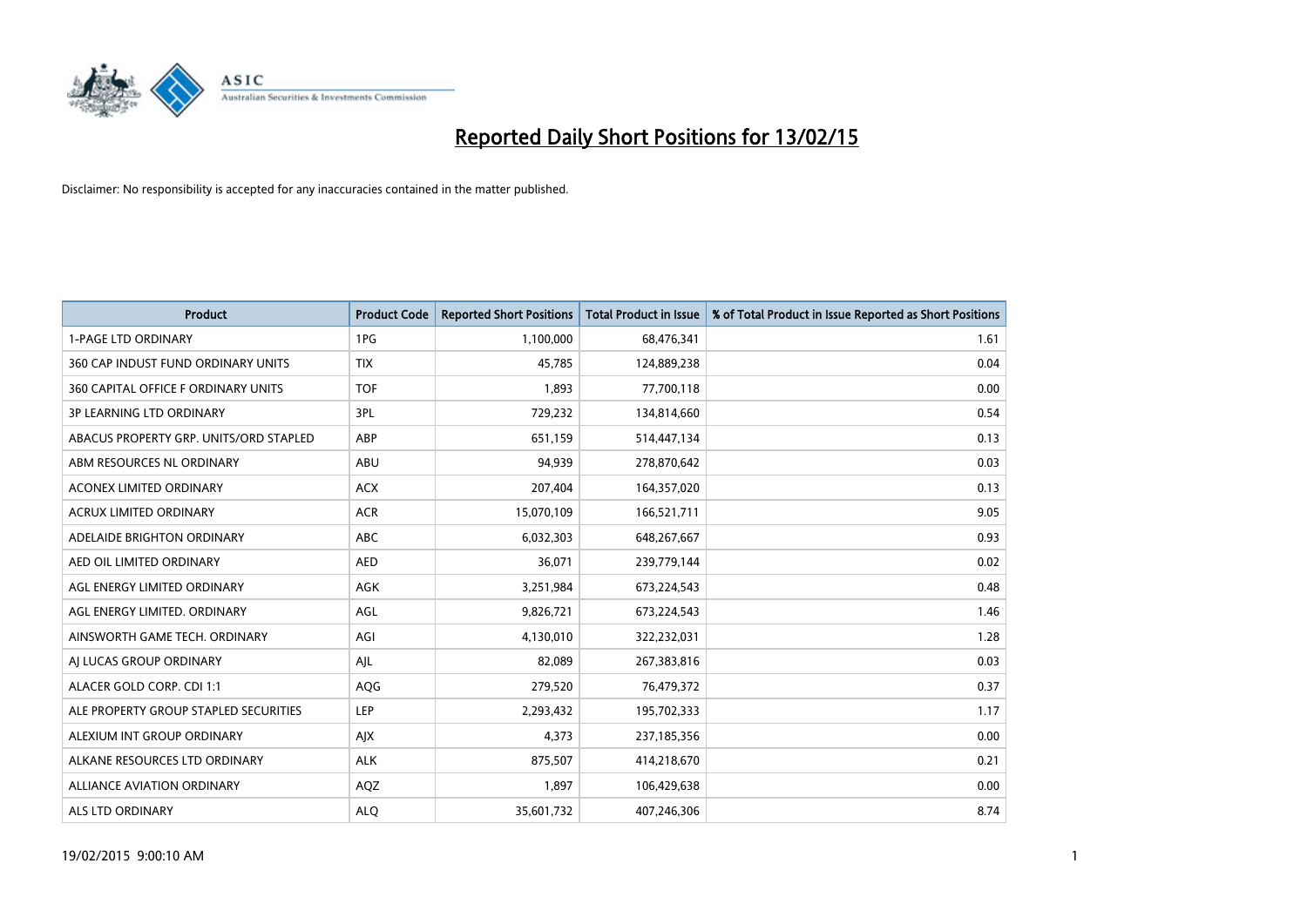

| <b>Product</b>                          | <b>Product Code</b> | <b>Reported Short Positions</b> | <b>Total Product in Issue</b> | % of Total Product in Issue Reported as Short Positions |
|-----------------------------------------|---------------------|---------------------------------|-------------------------------|---------------------------------------------------------|
| ALTIUM LIMITED ORDINARY                 | <b>ALU</b>          | 129,383                         | 129,272,762                   | 0.10                                                    |
| ALUMINA LIMITED ORDINARY                | AWC                 | 13,384,025                      | 2,806,225,615                 | 0.48                                                    |
| AMALGAMATED HOLDINGS ORDINARY           | AHD                 | 286                             | 157,917,136                   | 0.00                                                    |
| AMCOM TELECOMM. ORDINARY                | AMM                 | 2,118,833                       | 266,399,148                   | 0.80                                                    |
| AMCOR LIMITED ORDINARY                  | AMC                 | 6,877,278                       | 1,206,684,923                 | 0.57                                                    |
| AMP LIMITED ORDINARY                    | AMP                 | 12,803,769                      | 2,957,737,964                 | 0.43                                                    |
| ANSELL LIMITED ORDINARY                 | <b>ANN</b>          | 4,779,157                       | 153,139,924                   | 3.12                                                    |
| ANTARES ENERGY LTD ORDINARY             | AZZ                 | 98,605                          | 241,580,932                   | 0.04                                                    |
| ANZ BANKING GRP LTD ORDINARY            | ANZ                 | 15, 161, 794                    | 2,765,980,222                 | 0.55                                                    |
| APA GROUP STAPLED SECURITIES            | <b>APA</b>          | 13,109,168                      | 1,114,307,369                 | 1.18                                                    |
| APN NEWS & MEDIA ORDINARY               | <b>APN</b>          | 3,082,732                       | 1,029,041,356                 | 0.30                                                    |
| APN OUTDOOR GRP ORDINARY                | <b>APO</b>          | 2,289                           | 166,614,509                   | 0.00                                                    |
| AQUARIUS PLATINUM. ORDINARY             | <b>AOP</b>          | 1,291,008                       | 1,502,695,183                 | 0.09                                                    |
| ARB CORPORATION ORDINARY                | ARP                 | 666,732                         | 79,156,214                    | 0.84                                                    |
| ARDENT LEISURE GROUP STAPLED SECURITIES | AAD                 | 3,465,636                       | 438,666,245                   | 0.79                                                    |
| ARENA REIT. STAPLED                     | <b>ARF</b>          | 135,153                         | 211,605,103                   | 0.06                                                    |
| ARISTOCRAT LEISURE ORDINARY             | ALL                 | 486,301                         | 633,822,253                   | 0.08                                                    |
| ARRIUM LTD ORDINARY                     | ARI                 | 163,881,304                     | 2,937,293,755                 | 5.58                                                    |
| ASALEO CARE LIMITED ORDINARY            | AHY                 | 6,982,319                       | 603,469,434                   | 1.16                                                    |
| ASCIANO LIMITED ORDINARY                | <b>AIO</b>          | 5,890,690                       | 975,385,664                   | 0.60                                                    |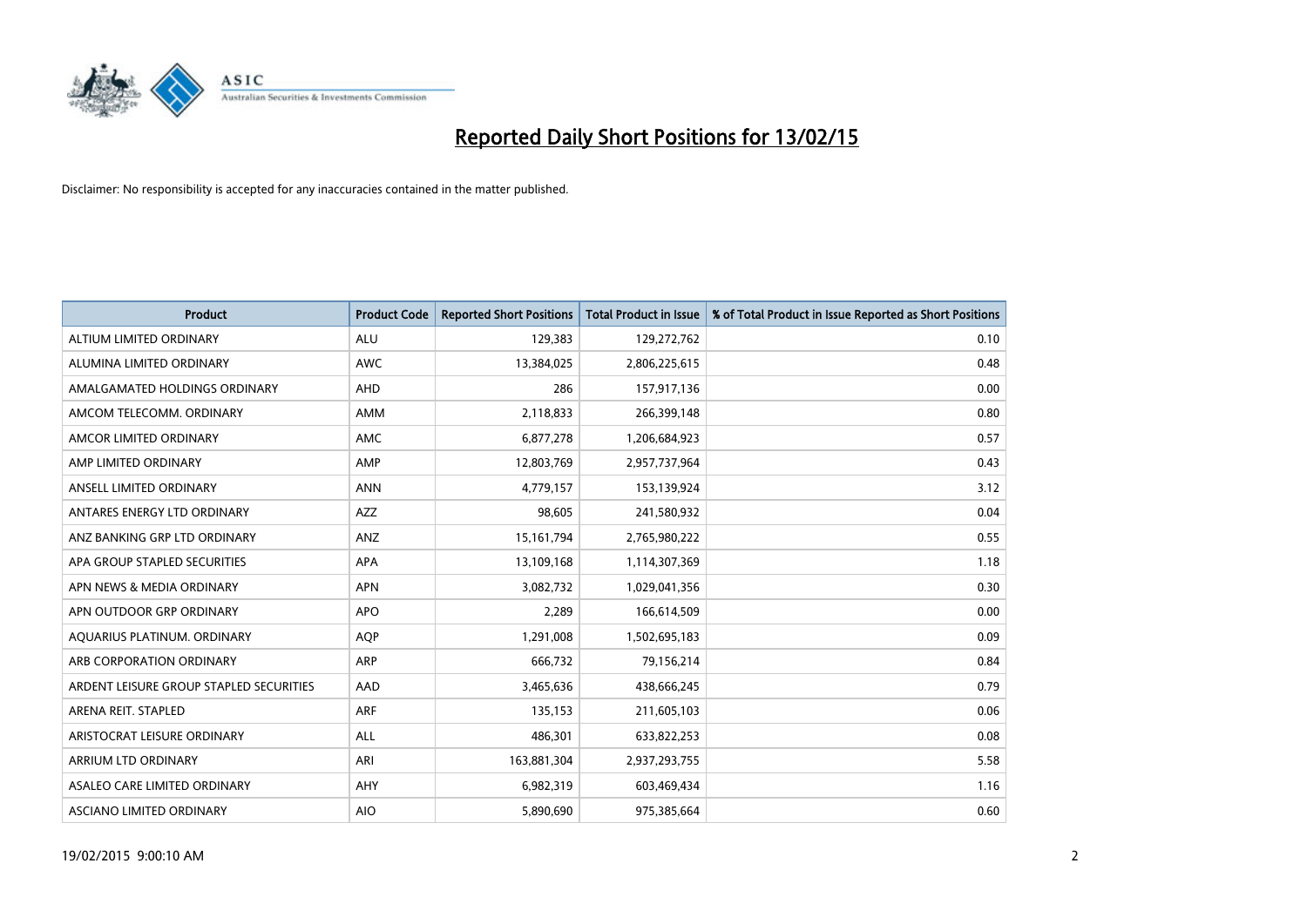

| <b>Product</b>                            | <b>Product Code</b> | <b>Reported Short Positions</b> | <b>Total Product in Issue</b> | % of Total Product in Issue Reported as Short Positions |
|-------------------------------------------|---------------------|---------------------------------|-------------------------------|---------------------------------------------------------|
| ASHLEY SERVICES GRP ORDINARY              | ASH                 | 498,972                         | 150,000,000                   | 0.33                                                    |
| ASPEN GROUP ORD/UNITS STAPLED             | APZ                 | 41,404                          | 113,183,450                   | 0.04                                                    |
| ASTRO JAP PROP GROUP STAPLED US PROHIBIT. | AJA                 | 121,954                         | 66,449,934                    | 0.18                                                    |
| ASX LIMITED ORDINARY                      | <b>ASX</b>          | 6,505,317                       | 193,595,162                   | 3.36                                                    |
| ATLAS IRON LIMITED ORDINARY               | <b>AGO</b>          | 94,553,231                      | 919,475,619                   | 10.28                                                   |
| AUCKLAND INTERNATION ORDINARY             | AIA                 | 90,883                          | 1,190,484,097                 | 0.01                                                    |
| AURIZON HOLDINGS LTD ORDINARY             | AZJ                 | 4,843,636                       | 2,123,934,162                 | 0.23                                                    |
| AUSDRILL LIMITED ORDINARY                 | ASL                 | 25,824,271                      | 312,277,224                   | 8.27                                                    |
| AUSENCO LIMITED ORDINARY                  | AAX                 | 407,401                         | 168,449,799                   | 0.24                                                    |
| AUSNET SERVICES STAPLED SECURITIES        | <b>AST</b>          | 36,076,485                      | 3,466,913,009                 | 1.04                                                    |
| AUST CAREERS NETWORK ORDINARY             | ACO                 | 500,000                         | 83,748,775                    | 0.60                                                    |
| AUST INDUSTRIAL REIT UNIT                 | ANI                 | 45,106                          | 96,288,031                    | 0.05                                                    |
| AUSTAL LIMITED ORDINARY                   | ASB                 | 84,279                          | 346,865,169                   | 0.02                                                    |
| AUSTBROKERS HOLDINGS ORDINARY             | <b>AUB</b>          | 101,239                         | 61,740,597                    | 0.16                                                    |
| AUSTIN ENGINEERING ORDINARY               | ANG                 | 373,214                         | 84,274,004                    | 0.44                                                    |
| <b>AUSTIN EXPLORATION ORDINARY</b>        | <b>AKK</b>          | 5,132,054                       | 332,607,790                   | 1.54                                                    |
| AUSTRALIAN AGRICULT, ORDINARY             | AAC                 | 6,590,884                       | 532,474,721                   | 1.24                                                    |
| AUSTRALIAN PHARM, ORDINARY                | API                 | 7,662,355                       | 488,115,883                   | 1.57                                                    |
| AUTOMOTIVE HOLDINGS ORDINARY              | AHE                 | 4,135,791                       | 306,437,941                   | 1.35                                                    |
| AVEO GROUP STAPLED SECURITIES             | <b>AOG</b>          | 736,334                         | 499,484,314                   | 0.15                                                    |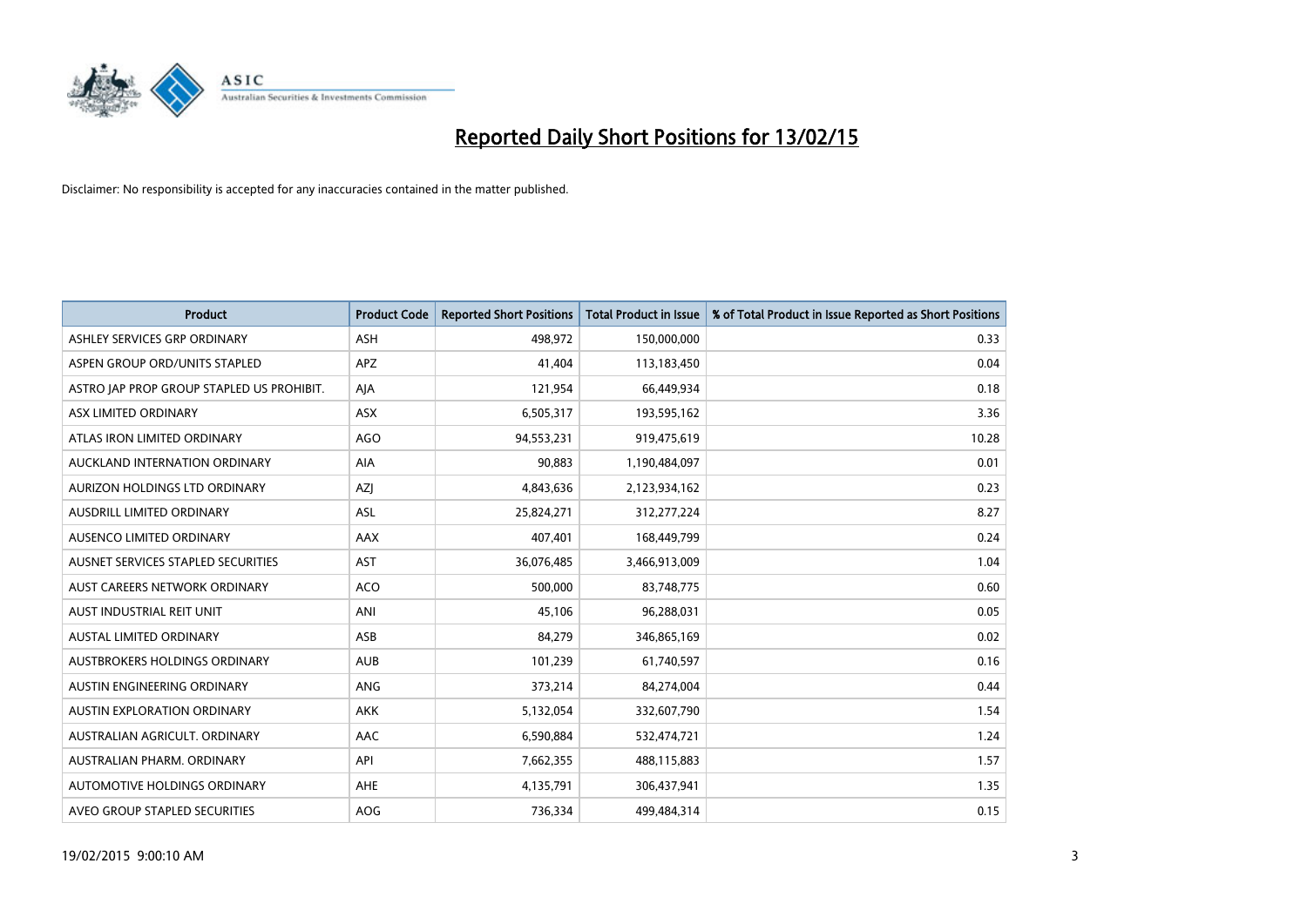

| <b>Product</b>                       | <b>Product Code</b> | <b>Reported Short Positions</b> | <b>Total Product in Issue</b> | % of Total Product in Issue Reported as Short Positions |
|--------------------------------------|---------------------|---------------------------------|-------------------------------|---------------------------------------------------------|
| AWE LIMITED ORDINARY                 | AWE                 | 20,134,238                      | 525,861,050                   | 3.83                                                    |
| AZONTO PET LTD ORDINARY              | APY                 | 1                               | 1,159,375,100                 | 0.00                                                    |
| AZUMAH RESOURCES ORDINARY            | AZM                 | $\mathbf{1}$                    | 393,850,639                   | 0.00                                                    |
| BANDANNA ENERGY ORDINARY             | <b>BND</b>          | 17,540,654                      | 528,481,199                   | 3.32                                                    |
| BANK OF QUEENSLAND. ORDINARY         | <b>BOQ</b>          | 6,711,308                       | 366,982,047                   | 1.83                                                    |
| <b>BANNERMAN RESOURCES ORDINARY</b>  | <b>BMN</b>          | 3,632                           | 339,718,258                   | 0.00                                                    |
| <b>BASE RES LIMITED ORDINARY</b>     | <b>BSE</b>          | 332,869                         | 563,902,771                   | 0.06                                                    |
| BATHURST RES LTD. ORDINARY           | <b>BRL</b>          | 207,998                         | 947,828,434                   | 0.02                                                    |
| <b>BC IRON LIMITED ORDINARY</b>      | <b>BCI</b>          | 15,692,808                      | 196,196,992                   | 8.00                                                    |
| BEACH ENERGY LIMITED ORDINARY        | <b>BPT</b>          | 54,388,204                      | 1,297,496,886                 | 4.19                                                    |
| BEADELL RESOURCE LTD ORDINARY        | <b>BDR</b>          | 37,245,096                      | 798,657,280                   | 4.66                                                    |
| <b>BEGA CHEESE LTD ORDINARY</b>      | BGA                 | 2,489,863                       | 152,602,945                   | 1.63                                                    |
| BENDIGO AND ADELAIDE ORDINARY        | <b>BEN</b>          | 17,412,926                      | 450,940,880                   | 3.86                                                    |
| BERKELEY RESOURCES ORDINARY          | <b>BKY</b>          | 5,656                           | 180,361,323                   | 0.00                                                    |
| BETASHARESCASHETF ETF UNITS          | AAA                 | 436                             | 14,486,989                    | 0.00                                                    |
| <b>BHP BILLITON LIMITED ORDINARY</b> | <b>BHP</b>          | 11,227,412                      | 3,211,691,105                 | 0.35                                                    |
| <b>BIGAIR GROUP LIMITED ORDINARY</b> | <b>BGL</b>          | 9,750                           | 174,695,976                   | 0.01                                                    |
| <b>BILLABONG ORDINARY</b>            | <b>BBG</b>          | 7,282,820                       | 990,370,034                   | 0.74                                                    |
| <b>BLACKHAM RESOURCES ORDINARY</b>   | <b>BLK</b>          | 100,629                         | 177,864,434                   | 0.06                                                    |
| <b>BLACKMORES LIMITED ORDINARY</b>   | <b>BKL</b>          | 4,055                           | 17,224,284                    | 0.02                                                    |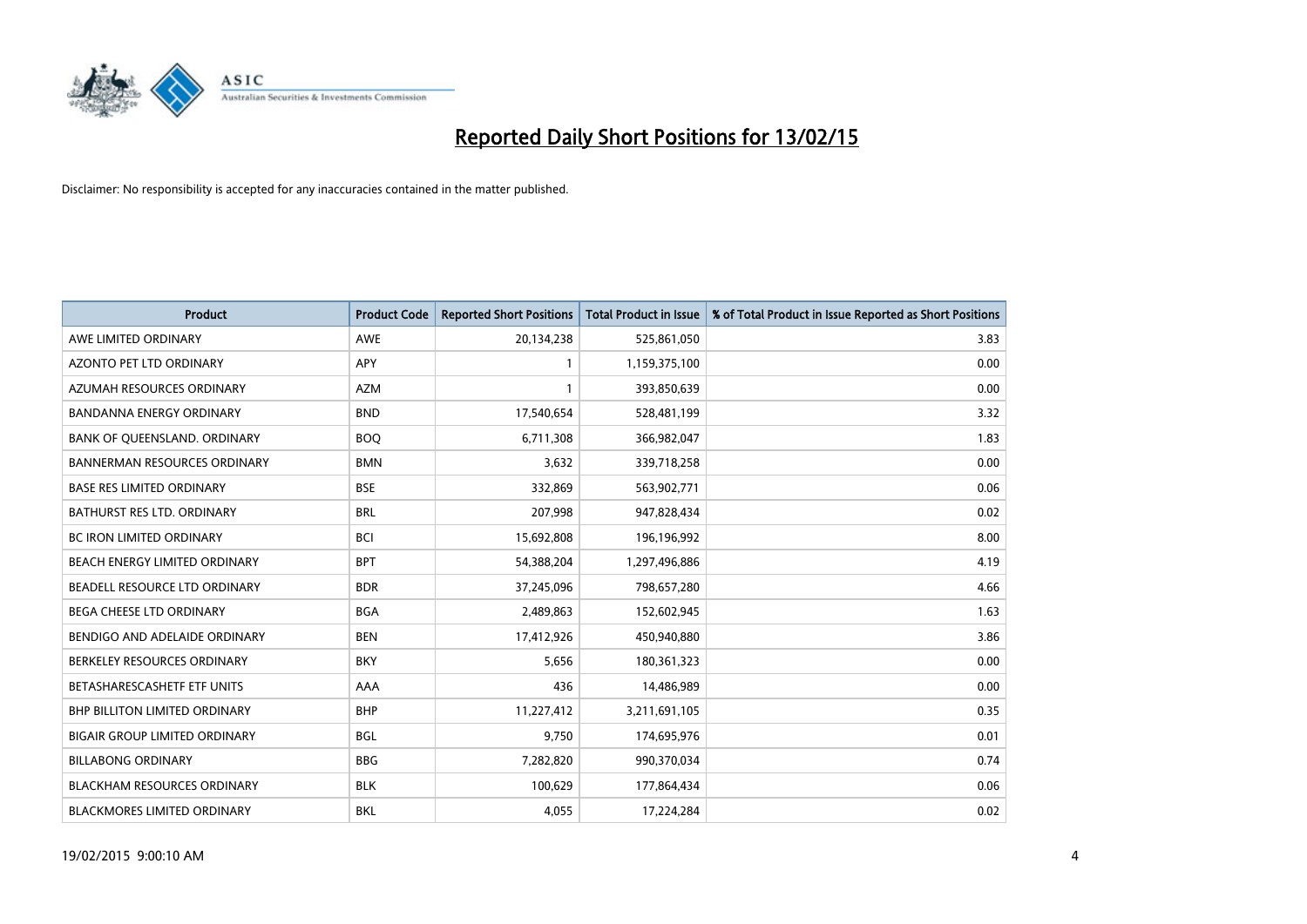

| <b>Product</b>                      | <b>Product Code</b> | <b>Reported Short Positions</b> | <b>Total Product in Issue</b> | % of Total Product in Issue Reported as Short Positions |
|-------------------------------------|---------------------|---------------------------------|-------------------------------|---------------------------------------------------------|
| <b>BLUESCOPE STEEL LTD ORDINARY</b> | <b>BSL</b>          | 6,427,662                       | 559,227,871                   | 1.15                                                    |
| <b>BOART LONGYEAR ORDINARY</b>      | <b>BLY</b>          | 18,597,379                      | 930,864,944                   | 2.00                                                    |
| <b>BORA BORA RESOURCES ORDINARY</b> | <b>BBR</b>          | 247,808                         | 35,970,000                    | 0.69                                                    |
| BORAL LIMITED. ORDINARY             | <b>BLD</b>          | 11,542,559                      | 782,736,249                   | 1.47                                                    |
| <b>BRADKEN LIMITED ORDINARY</b>     | <b>BKN</b>          | 3,174,409                       | 171,027,249                   | 1.86                                                    |
| <b>BRAMBLES LIMITED ORDINARY</b>    | <b>BXB</b>          | 3,118,502                       | 1,566,289,727                 | 0.20                                                    |
| BREVILLE GROUP LTD ORDINARY         | <b>BRG</b>          | 3,425,138                       | 130,095,322                   | 2.63                                                    |
| <b>BRICKWORKS LIMITED ORDINARY</b>  | <b>BKW</b>          | 75,833                          | 148,403,478                   | 0.05                                                    |
| BT INVESTMENT MNGMNT ORDINARY       | <b>BTT</b>          | $\mathbf{1}$                    | 292,408,424                   | 0.00                                                    |
| <b>BURSON GROUP LTD ORDINARY</b>    | <b>BAP</b>          | 931,232                         | 163,585,666                   | 0.57                                                    |
| <b>BURU ENERGY ORDINARY</b>         | <b>BRU</b>          | 16,292,123                      | 339,997,078                   | 4.79                                                    |
| <b>BWP TRUST ORDINARY UNITS</b>     | <b>BWP</b>          | 15,796,805                      | 639,724,826                   | 2.47                                                    |
| CABCHARGE AUSTRALIA ORDINARY        | CAB                 | 9,183,051                       | 120,430,683                   | 7.63                                                    |
| <b>CADENCE CAPITAL ORDINARY</b>     | <b>CDM</b>          | 66,357                          | 199,946,538                   | 0.03                                                    |
| CALTEX AUSTRALIA ORDINARY           | <b>CTX</b>          | 317,656                         | 270,000,000                   | 0.12                                                    |
| CAPE LAMBERT RES LTD ORDINARY       | <b>CFE</b>          | 280,137                         | 626,686,586                   | 0.04                                                    |
| CAPITOL HEALTH ORDINARY             | CAI                 | 371,033                         | 496,244,861                   | 0.07                                                    |
| CARDNO LIMITED ORDINARY             | CDD                 | 16,734,756                      | 164,564,684                   | 10.17                                                   |
| CARNARVON PETROLEUM ORDINARY        | <b>CVN</b>          | 1,710,280                       | 988,295,069                   | 0.17                                                    |
| CARNEGIE WAVE ENERGY ORDINARY       | <b>CWE</b>          | 100,500                         | 1,745,046,994                 | 0.01                                                    |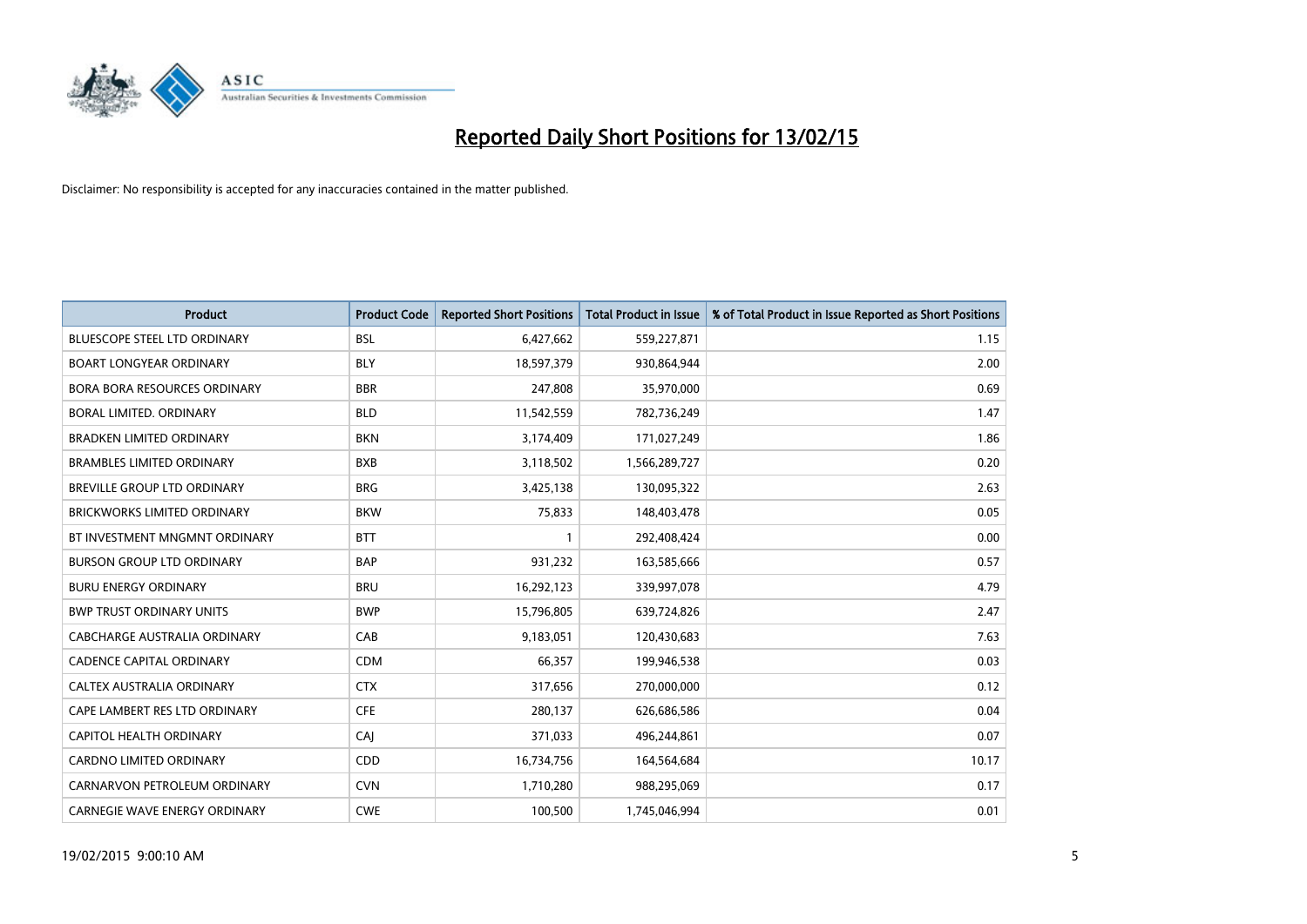

| <b>Product</b>                          | <b>Product Code</b> | <b>Reported Short Positions</b> | <b>Total Product in Issue</b> | % of Total Product in Issue Reported as Short Positions |
|-----------------------------------------|---------------------|---------------------------------|-------------------------------|---------------------------------------------------------|
| CARSALES.COM LTD ORDINARY               | <b>CRZ</b>          | 14,086,375                      | 239,001,759                   | 5.89                                                    |
| CASH CONVERTERS ORDINARY                | CCV                 | 4,906,188                       | 478,876,525                   | 1.02                                                    |
| CEDAR WOODS PROP. ORDINARY              | <b>CWP</b>          | 212,862                         | 78,336,371                    | 0.27                                                    |
| CENTRAL PETROLEUM ORDINARY              | <b>CTP</b>          | 5,737                           | 368,718,957                   | 0.00                                                    |
| CENTURIA METRO REIT STAPLED             | <b>CMA</b>          | 698,404                         | 71,500,158                    | 0.98                                                    |
| CFS RETAIL TRUST GRP STAPLED SECURITIES | <b>CFX</b>          | 4,604,835                       | 3,050,355,727                 | 0.15                                                    |
| <b>CHALLENGER LIMITED ORDINARY</b>      | <b>CGF</b>          | 3,060,080                       | 569,725,821                   | 0.54                                                    |
| CHARTER HALL GROUP STAPLED US PROHIBIT. | <b>CHC</b>          | 1,200,126                       | 355,161,540                   | 0.34                                                    |
| <b>CHARTER HALL RETAIL UNITS</b>        | <b>COR</b>          | 12,354,975                      | 372,893,153                   | 3.31                                                    |
| <b>CHORUS LIMITED ORDINARY</b>          | <b>CNU</b>          | 193,665                         | 396,369,767                   | 0.05                                                    |
| CLINUVEL PHARMACEUT. ORDINARY           | <b>CUV</b>          | 8,491                           | 44,497,287                    | 0.02                                                    |
| COAL OF AFRICA LTD ORDINARY             | <b>CZA</b>          | 426                             | 1,599,368,613                 | 0.00                                                    |
| COALSPUR MINES LTD ORDINARY             | <b>CPL</b>          | 72,051                          | 641,544,455                   | 0.01                                                    |
| COCA-COLA AMATIL ORDINARY               | <b>CCL</b>          | 24,113,071                      | 763,590,249                   | 3.16                                                    |
| <b>COCHLEAR LIMITED ORDINARY</b>        | <b>COH</b>          | 4,817,801                       | 57,081,775                    | 8.44                                                    |
| <b>COCKATOO COAL ORDINARY</b>           | <b>COK</b>          | 167,987                         | 4,560,196,928                 | 0.00                                                    |
| <b>CODAN LIMITED ORDINARY</b>           | <b>CDA</b>          | 2,489                           | 177,063,244                   | 0.00                                                    |
| <b>COFFEY INTERNATIONAL ORDINARY</b>    | <b>COF</b>          | 4,158                           | 255,833,165                   | 0.00                                                    |
| <b>COKAL LTD ORDINARY</b>               | <b>CKA</b>          | 6,820                           | 471,487,926                   | 0.00                                                    |
| <b>COLLECTION HOUSE ORDINARY</b>        | <b>CLH</b>          | 1,753,285                       | 130,443,227                   | 1.34                                                    |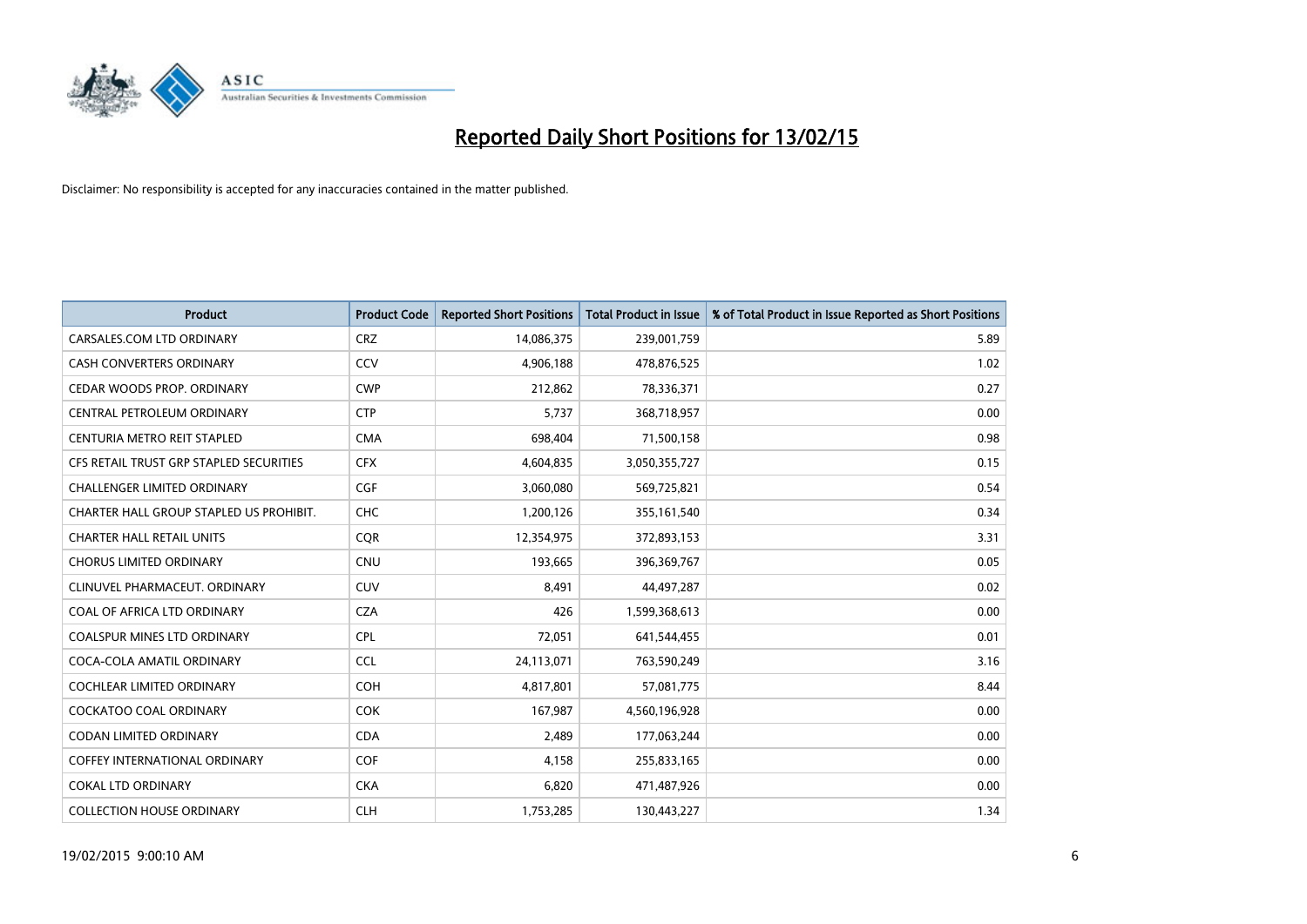

| <b>Product</b>                          | <b>Product Code</b> | <b>Reported Short Positions</b> | <b>Total Product in Issue</b> | % of Total Product in Issue Reported as Short Positions |
|-----------------------------------------|---------------------|---------------------------------|-------------------------------|---------------------------------------------------------|
| COMMONWEALTH BANK, ORDINARY             | <b>CBA</b>          | 20,517,961                      | 1,621,319,194                 | 1.27                                                    |
| <b>COMPASS RESOURCES ORDINARY</b>       | <b>CMR</b>          | 7,472                           | 1,403,744,100                 | 0.00                                                    |
| <b>COMPUTERSHARE LTD ORDINARY</b>       | <b>CPU</b>          | 5,624,747                       | 556,203,079                   | 1.01                                                    |
| <b>COOPER ENERGY LTD ORDINARY</b>       | <b>COE</b>          | 508,412                         | 331,905,323                   | 0.15                                                    |
| CORP TRAVEL LIMITED ORDINARY            | <b>CTD</b>          | 1,022,327                       | 96,993,355                    | 1.05                                                    |
| <b>COVER-MORE GRP LTD ORDINARY</b>      | CVO                 | 5,531,587                       | 317,750,000                   | 1.74                                                    |
| <b>CREDIT CORP GROUP ORDINARY</b>       | <b>CCP</b>          | 415,087                         | 46,296,407                    | 0.90                                                    |
| <b>CROMWELL PROP STAPLED SECURITIES</b> | <b>CMW</b>          | 26,658,635                      | 1,735,299,783                 | 1.54                                                    |
| <b>CROWN RESORTS LTD ORDINARY</b>       | <b>CWN</b>          | 20,170,916                      | 728,394,185                   | 2.77                                                    |
| <b>CSG LIMITED ORDINARY</b>             | CSV                 | 123,165                         | 284,148,839                   | 0.04                                                    |
| <b>CSL LIMITED ORDINARY</b>             | <b>CSL</b>          | 1,083,037                       | 473,894,153                   | 0.23                                                    |
| <b>CSR LIMITED ORDINARY</b>             | <b>CSR</b>          | 12,913,486                      | 506,000,315                   | 2.55                                                    |
| <b>CUDECO LIMITED ORDINARY</b>          | CDU                 | 8,968,384                       | 248,722,167                   | 3.61                                                    |
| DECMIL GROUP LIMITED ORDINARY           | <b>DCG</b>          | 982,650                         | 168,657,794                   | 0.58                                                    |
| DEVINE LIMITED ORDINARY                 | <b>DVN</b>          | 1,548                           | 158,730,556                   | 0.00                                                    |
| DEXUS PROPERTY GROUP STAPLED UNITS      | <b>DXS</b>          | 2,674,752                       | 905,531,797                   | 0.30                                                    |
| DICK SMITH HLDGS ORDINARY               | <b>DSH</b>          | 13,913,795                      | 236,511,364                   | 5.88                                                    |
| DISCOVERY METALS LTD ORDINARY           | <b>DML</b>          | 365,417                         | 644,039,581                   | 0.06                                                    |
| DOMINO PIZZA ENTERPR ORDINARY           | <b>DMP</b>          | 1,709,694                       | 86,160,773                    | 1.98                                                    |
| DONACO INTERNATIONAL ORDINARY           | <b>DNA</b>          | 9,006,857                       | 614,844,178                   | 1.46                                                    |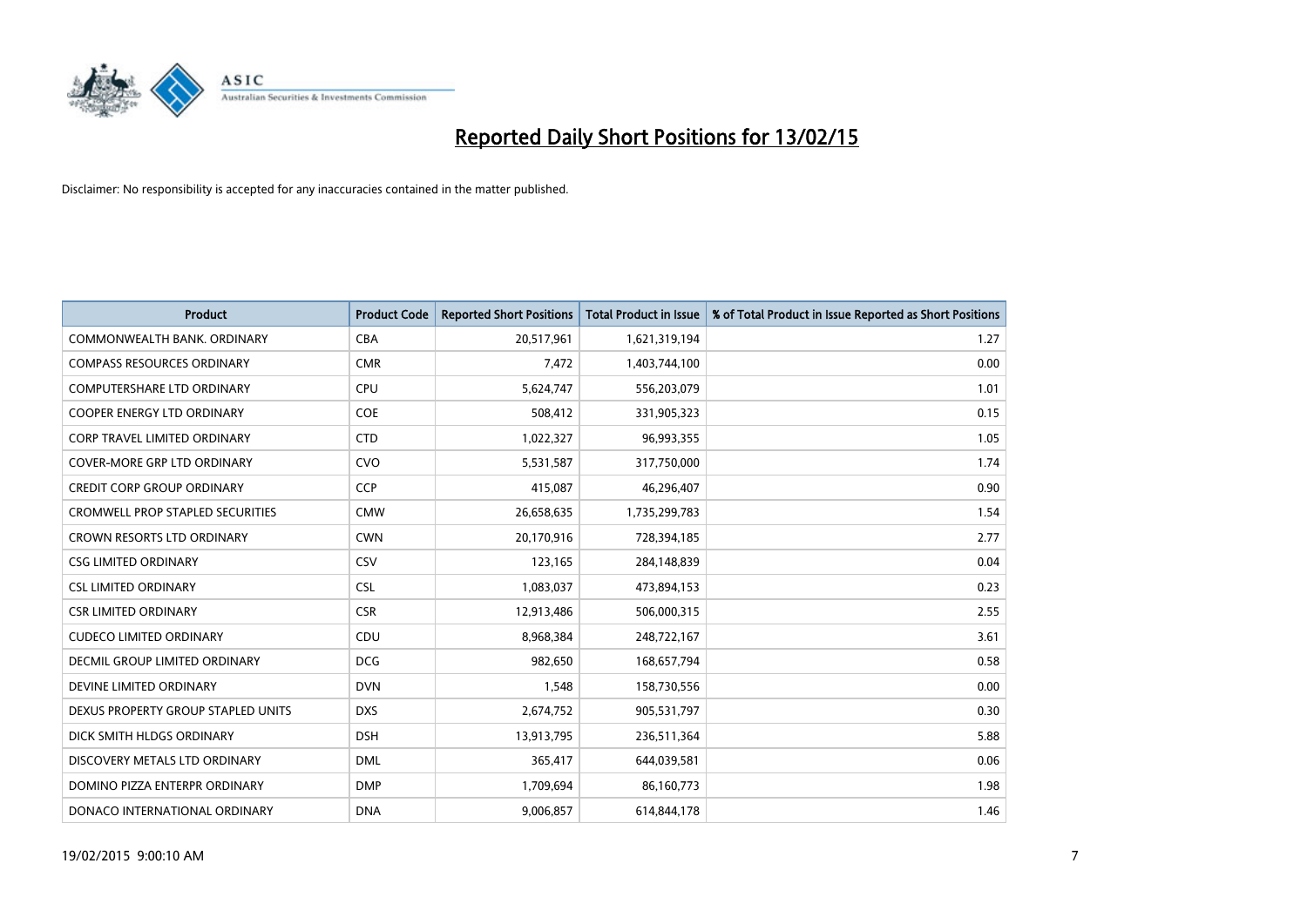

| <b>Product</b>                       | <b>Product Code</b> | <b>Reported Short Positions</b> | <b>Total Product in Issue</b> | % of Total Product in Issue Reported as Short Positions |
|--------------------------------------|---------------------|---------------------------------|-------------------------------|---------------------------------------------------------|
| DORAY MINERALS LTD ORDINARY          | <b>DRM</b>          | $\mathbf{1}$                    | 233,063,191                   | 0.00                                                    |
| DOWNER EDI LIMITED ORDINARY          | <b>DOW</b>          | 25,266,024                      | 435,399,975                   | 5.80                                                    |
| DRILLSEARCH ENERGY ORDINARY          | <b>DLS</b>          | 8,823,454                       | 461,101,450                   | 1.91                                                    |
| DUET GROUP STAPLED US PROHIBIT.      | <b>DUE</b>          | 18,952,200                      | 1,493,678,915                 | 1.27                                                    |
| <b>DULUXGROUP LIMITED ORDINARY</b>   | <b>DLX</b>          | 678,927                         | 388,543,268                   | 0.17                                                    |
| ECHO ENTERTAINMENT ORDINARY          | EGP                 | 5,044,481                       | 825,672,730                   | 0.61                                                    |
| <b>ELDERS LIMITED ORDINARY</b>       | <b>ELD</b>          | 712,897                         | 83,734,671                    | 0.85                                                    |
| <b>EMECO HOLDINGS ORDINARY</b>       | <b>EHL</b>          | 12,265,590                      | 599,675,707                   | 2.05                                                    |
| <b>ENDEAVOUR MIN CORP CDI 1:1</b>    | <b>EVR</b>          | 67,662                          | 45,886,643                    | 0.15                                                    |
| <b>ENERGY RESOURCES ORDINARY 'A'</b> | <b>ERA</b>          | 9,985,300                       | 517,725,062                   | 1.93                                                    |
| <b>ENERGY WORLD CORPOR. ORDINARY</b> | <b>EWC</b>          | 48,945,531                      | 1,734,166,672                 | 2.82                                                    |
| <b>ENSOGO LIMITED ORDINARY</b>       | E88                 | 212,388                         | 426,069,834                   | 0.05                                                    |
| EQUATORIAL RES LTD ORDINARY          | EQX                 | 33                              | 124,445,353                   | 0.00                                                    |
| EQUITY TRUSTEES ORDINARY             | EQT                 | 51,583                          | 19,270,117                    | 0.27                                                    |
| ERM POWER LIMITED ORDINARY           | EPW                 | 854,438                         | 241,689,186                   | 0.35                                                    |
| ESTIA HEALTH LTD ORDINARY            | <b>EHE</b>          | 1,483,211                       | 180,885,580                   | 0.82                                                    |
| EUREKA GROUP LTD ORDINARY            | EGH                 | 670,000                         | 156,766,594                   | 0.43                                                    |
| EVOLUTION MINING LTD ORDINARY        | <b>EVN</b>          | 25,504,030                      | 714,921,647                   | 3.57                                                    |
| FAIRFAX MEDIA LTD ORDINARY           | <b>FXI</b>          | 41,307,599                      | 2,351,955,725                 | 1.76                                                    |
| FANTASTIC HOLDINGS ORDINARY          | <b>FAN</b>          | 11,408                          | 103,257,398                   | 0.01                                                    |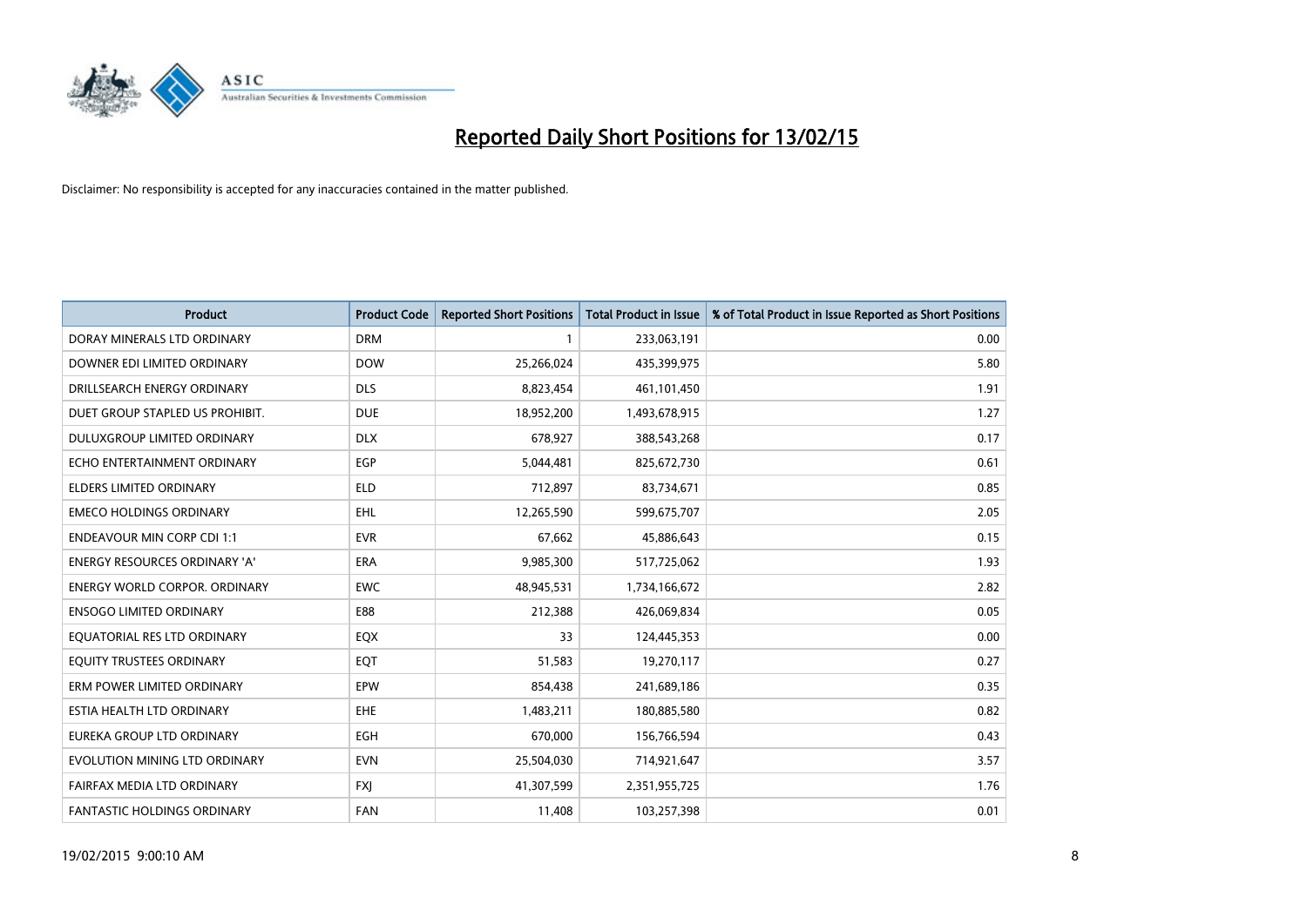

| <b>Product</b>                             | <b>Product Code</b> | <b>Reported Short Positions</b> | <b>Total Product in Issue</b> | % of Total Product in Issue Reported as Short Positions |
|--------------------------------------------|---------------------|---------------------------------|-------------------------------|---------------------------------------------------------|
| <b>FAR LTD ORDINARY</b>                    | <b>FAR</b>          | 10,242,370                      | 3,127,058,427                 | 0.33                                                    |
| FEDERATION CNTRES ORD/UNIT STAPLED SEC     | FDC                 | 13,380,562                      | 1,427,641,565                 | 0.94                                                    |
| FINBAR GROUP LIMITED ORDINARY              | <b>FRI</b>          | 7,447                           | 228,720,815                   | 0.00                                                    |
| FISHER & PAYKEL H. ORDINARY                | <b>FPH</b>          | 5,321                           | 557,863,251                   | 0.00                                                    |
| FLEETWOOD CORP ORDINARY                    | <b>FWD</b>          | 1,473,893                       | 61,039,412                    | 2.41                                                    |
| FLETCHER BUILDING ORDINARY                 | <b>FBU</b>          | 1,167,834                       | 687,854,788                   | 0.17                                                    |
| FLEXIGROUP LIMITED ORDINARY                | <b>FXL</b>          | 7,189,936                       | 304,096,060                   | 2.36                                                    |
| FLIGHT CENTRE TRAVEL ORDINARY              | <b>FLT</b>          | 8,318,354                       | 100,734,279                   | 8.26                                                    |
| FLINDERS MINES LTD ORDINARY                | <b>FMS</b>          | 56,089                          | 2,762,995,689                 | 0.00                                                    |
| <b>FOCUS MINERALS LTD ORDINARY</b>         | <b>FML</b>          | 2,433,385                       | 9,137,375,877                 | 0.03                                                    |
| FOLKESTONE EDU TRUST UNITS                 | <b>FET</b>          | 43,549                          | 244,378,866                   | 0.02                                                    |
| FONTERRA SHARE FUND ORDINARY UNITS         | <b>FSF</b>          | 114,468                         | 121,855,834                   | 0.09                                                    |
| <b>FORTESCUE METALS GRP ORDINARY</b>       | <b>FMG</b>          | 340,261,886                     | 3,113,798,151                 | 10.93                                                   |
| FREEDOM FOOD LTD ORDINARY                  | <b>FNP</b>          | 590                             | 152,689,663                   | 0.00                                                    |
| <b>G.U.D. HOLDINGS ORDINARY</b>            | GUD                 | 2,647,173                       | 70,939,492                    | 3.73                                                    |
| <b>G8 EDUCATION LIMITED ORDINARY</b>       | <b>GEM</b>          | 12,681,530                      | 359,151,207                   | 3.53                                                    |
| <b>GALAXY RESOURCES ORDINARY</b>           | GXY                 | 831,022                         | 1,064,783,990                 | 0.08                                                    |
| <b>GBST HOLDINGS., ORDINARY</b>            | <b>GBT</b>          | 5,726                           | 66,561,725                    | 0.01                                                    |
| <b>GDI PROPERTY GRP STAPLED SECURITIES</b> | GDI                 | 560,857                         | 567,575,025                   | 0.10                                                    |
| <b>GENESIS ENERGY LTD ORDINARY</b>         | <b>GNE</b>          | 5,943                           | 1,000,000,000                 | 0.00                                                    |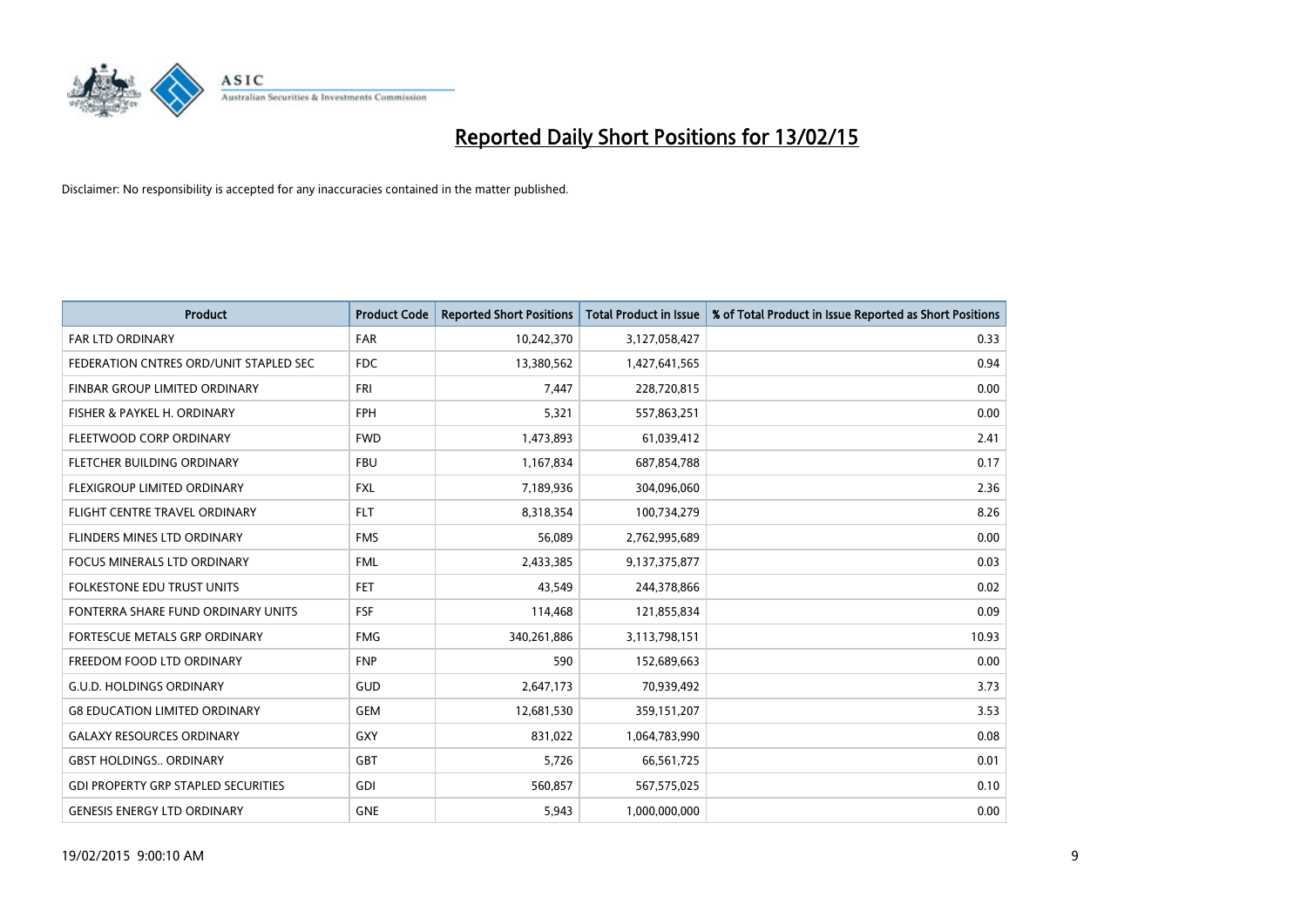

| Product                                          | <b>Product Code</b> | <b>Reported Short Positions</b> | <b>Total Product in Issue</b> | % of Total Product in Issue Reported as Short Positions |
|--------------------------------------------------|---------------------|---------------------------------|-------------------------------|---------------------------------------------------------|
| <b>GENETIC TECHNOLOGIES ORDINARY</b>             | GTG                 | 2,646,750                       | 1,124,148,254                 | 0.24                                                    |
| <b>GENWORTH MORTGAGE ORDINARY</b>                | <b>GMA</b>          | 23,713,936                      | 650,000,000                   | 3.65                                                    |
| <b>GEODYNAMICS LIMITED ORDINARY</b>              | GDY                 | 819                             | 435,880,130                   | 0.00                                                    |
| <b>GINDALBIE METALS LTD ORDINARY</b>             | GBG                 | 18,146,125                      | 1,495,448,025                 | 1.21                                                    |
| <b>GOLD ROAD RES LTD ORDINARY</b>                | GOR                 | 694,798                         | 594,881,822                   | 0.12                                                    |
| <b>GOODMAN FIELDER, ORDINARY</b>                 | <b>GFF</b>          | 10,878,440                      | 1,955,559,207                 | 0.56                                                    |
| <b>GOODMAN GROUP STAPLED</b>                     | GMG                 | 9,076,359                       | 1,745,460,061                 | 0.52                                                    |
| <b>GPT GROUP STAPLED SEC.</b>                    | GPT                 | 5,472,678                       | 1,762,293,107                 | 0.31                                                    |
| <b>GRAINCORP LIMITED A CLASS ORDINARY</b>        | <b>GNC</b>          | 14,219,399                      | 228,855,628                   | 6.21                                                    |
| <b>GRANGE RESOURCES, ORDINARY</b>                | GRR                 | 9,064,389                       | 1,157,338,698                 | 0.78                                                    |
| <b>GREENCROSS LIMITED ORDINARY</b>               | <b>GXL</b>          | 2,688,139                       | 111,447,503                   | 2.41                                                    |
| <b>GREENLAND MIN EN LTD ORDINARY</b>             | GGG                 | 6,175,000                       | 669,389,552                   | 0.92                                                    |
| <b>GROWTHPOINT PROPERTY ORD/UNIT STAPLED SEC</b> | GOZ                 | 753,770                         | 554,602,697                   | 0.14                                                    |
| <b>GRYPHON MINERALS LTD ORDINARY</b>             | GRY                 | 2,104,359                       | 401,290,987                   | 0.52                                                    |
| <b>GUILDFORD COAL LTD ORDINARY</b>               | <b>GUF</b>          | 49,999                          | 917,612,681                   | 0.01                                                    |
| <b>GWA GROUP LTD ORDINARY</b>                    | <b>GWA</b>          | 15,884,277                      | 306,533,770                   | 5.18                                                    |
| HARVEY NORMAN ORDINARY                           | <b>HVN</b>          | 36,552,410                      | 1,110,603,911                 | 3.29                                                    |
| HEALTHSCOPE LIMITED. ORDINARY                    | <b>HSO</b>          | 11,489,580                      | 1,732,094,838                 | 0.66                                                    |
| <b>HENDERSON GROUP CDI 1:1</b>                   | <b>HGG</b>          | 3,023,155                       | 753,392,858                   | 0.40                                                    |
| HEA HOLDINGS LIMITED ORDINARY                    | <b>HFA</b>          | 308                             | 162,147,897                   | 0.00                                                    |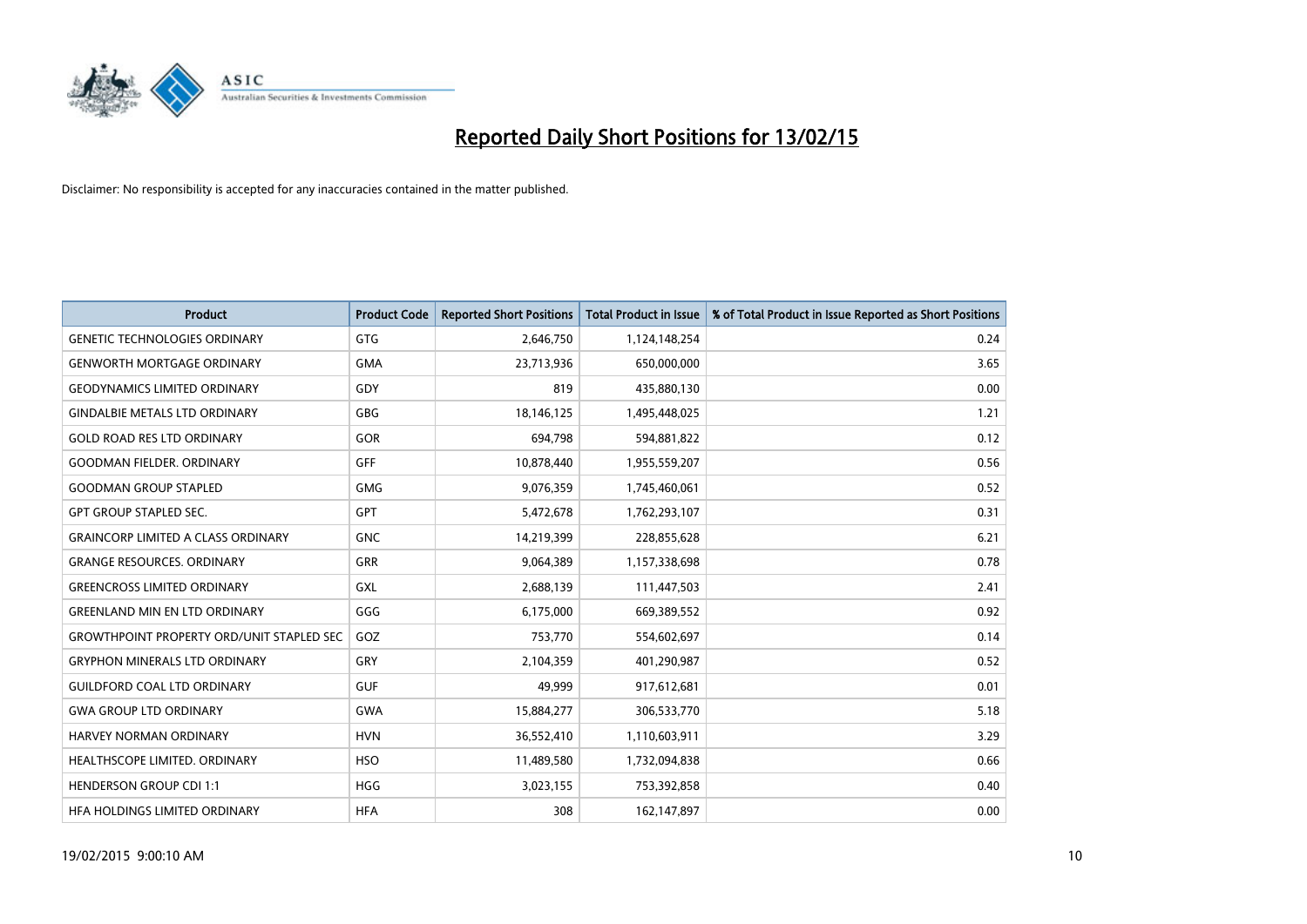

| <b>Product</b>                                | <b>Product Code</b> | <b>Reported Short Positions</b> | <b>Total Product in Issue</b> | % of Total Product in Issue Reported as Short Positions |
|-----------------------------------------------|---------------------|---------------------------------|-------------------------------|---------------------------------------------------------|
| HILLGROVE RES LTD ORDINARY                    | <b>HGO</b>          | 105,596                         | 147,798,623                   | 0.07                                                    |
| <b>HILLS LTD ORDINARY</b>                     | HIL                 | 1,617,118                       | 231,985,526                   | 0.70                                                    |
| HORIZON OIL LIMITED ORDINARY                  | <b>HZN</b>          | 45,699,282                      | 1,301,981,265                 | 3.51                                                    |
| <b>HOTEL PROPERTY STAPLED</b>                 | <b>HPI</b>          | 72,603                          | 146,105,439                   | 0.05                                                    |
| <b>ICAR ASIA LTD ORDINARY</b>                 | ICO                 | 145,263                         | 217,769,656                   | 0.07                                                    |
| <b>IINET LIMITED ORDINARY</b>                 | <b>IIN</b>          | 8,202,176                       | 162,163,526                   | 5.06                                                    |
| ILUKA RESOURCES ORDINARY                      | ILU                 | 23,259,060                      | 418,700,517                   | 5.56                                                    |
| <b>IMDEX LIMITED ORDINARY</b>                 | <b>IMD</b>          | 1,811,858                       | 216,203,136                   | 0.84                                                    |
| IMF BENTHAM LTD ORDINARY                      | <b>IMF</b>          | 4,201,749                       | 166,580,957                   | 2.52                                                    |
| <b>INCITEC PIVOT ORDINARY</b>                 | IPL                 | 28,866,513                      | 1,675,621,466                 | 1.72                                                    |
| <b>INDEPENDENCE GROUP ORDINARY</b>            | <b>IGO</b>          | 2,031,005                       | 234,256,573                   | 0.87                                                    |
| <b>INDUSTRIA REIT STAPLED</b>                 | <b>IDR</b>          | 686,704                         | 125,000,001                   | 0.55                                                    |
| <b>INFIGEN ENERGY STAPLED SECURITIES</b>      | <b>IFN</b>          | 3,487,083                       | 767,887,581                   | 0.45                                                    |
| <b>INFOMEDIA LTD ORDINARY</b>                 | <b>IFM</b>          | 811,112                         | 307,877,687                   | 0.26                                                    |
| <b>INGENIA GROUP STAPLED SECURITIES</b>       | <b>INA</b>          | 10,876,548                      | 878,851,910                   | 1.24                                                    |
| <b>INSURANCE AUSTRALIA ORDINARY</b>           | IAG                 | 7,194,399                       | 2,341,618,048                 | 0.31                                                    |
| <b>INTREPID MINES ORDINARY</b>                | <b>IAU</b>          | 994,921                         | 369,869,196                   | 0.27                                                    |
| INTUERI EDU GRP LTD ORDINARY                  | IQE                 | 128                             | 100,000,000                   | 0.00                                                    |
| <b>INVESTA OFFICE FUND STAPLED SECURITIES</b> | <b>IOF</b>          | 2,878,973                       | 614,047,458                   | 0.47                                                    |
| <b>INVOCARE LIMITED ORDINARY</b>              | <b>IVC</b>          | 3,903,974                       | 110,030,298                   | 3.55                                                    |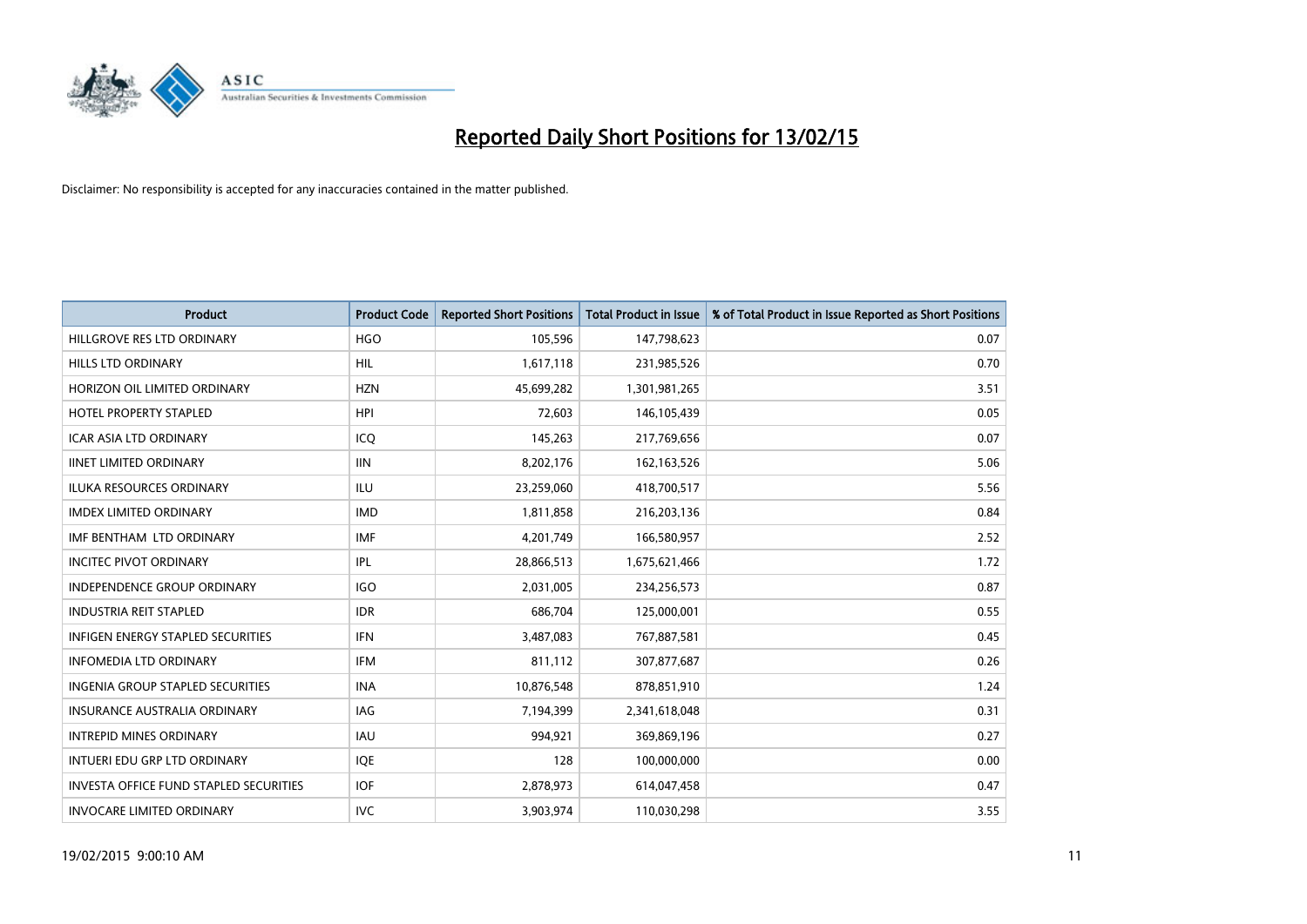

| <b>Product</b>                           | <b>Product Code</b> | <b>Reported Short Positions</b> | <b>Total Product in Issue</b> | % of Total Product in Issue Reported as Short Positions |
|------------------------------------------|---------------------|---------------------------------|-------------------------------|---------------------------------------------------------|
| <b>IOOF HOLDINGS LTD ORDINARY</b>        | IFL                 | 14,281,423                      | 300,133,752                   | 4.76                                                    |
| <b>IPH LIMITED ORDINARY</b>              | <b>IPH</b>          | 566,666                         | 157,559,499                   | 0.36                                                    |
| <b>IPROPERTY GROUP LTD ORDINARY</b>      | <b>IPP</b>          | 2,950,391                       | 186,703,204                   | 1.58                                                    |
| <b>IRESS LIMITED ORDINARY</b>            | <b>IRE</b>          | 5,837,404                       | 159,097,319                   | 3.67                                                    |
| <b>ISELECT LTD ORDINARY</b>              | <b>ISU</b>          | 1,888,996                       | 261,489,894                   | 0.72                                                    |
| <b>ISENTIA GROUP LTD ORDINARY</b>        | <b>ISD</b>          | 541,958                         | 200,000,001                   | 0.27                                                    |
| <b>ISENTRIC LTD. ORDINARY</b>            | ICU                 | 39.829                          | 134,703,703                   | 0.03                                                    |
| JAMES HARDIE INDUST CHESS DEPOSITARY INT | <b>IHX</b>          | 12,077,213                      | 445,256,278                   | 2.71                                                    |
| <b>JAPARA HEALTHCARE LT ORDINARY</b>     | <b>IHC</b>          | 19,429,138                      | 263,046,592                   | 7.39                                                    |
| <b>IB HI-FI LIMITED ORDINARY</b>         | <b>IBH</b>          | 9,075,051                       | 98,950,309                    | 9.17                                                    |
| KAROON GAS AUSTRALIA ORDINARY            | <b>KAR</b>          | 23,925,455                      | 246,608,239                   | 9.70                                                    |
| KATHMANDU HOLD LTD ORDINARY              | <b>KMD</b>          | 9,666,484                       | 201,484,583                   | 4.80                                                    |
| <b>KBL MINING LIMITED ORDINARY</b>       | <b>KBL</b>          | 1,820                           | 396,535,629                   | 0.00                                                    |
| KINGSGATE CONSOLID. ORDINARY             | <b>KCN</b>          | 20,082,836                      | 223,584,937                   | 8.98                                                    |
| KINGSROSE MINING LTD ORDINARY            | <b>KRM</b>          | 318,098                         | 358,611,493                   | 0.09                                                    |
| <b>KOGI IRON LTD ORDINARY</b>            | <b>KFE</b>          | 993,603                         | 376,669,836                   | 0.26                                                    |
| LEIGHTON HOLDINGS ORDINARY               | LEI                 | 6,297,707                       | 338,503,563                   | 1.86                                                    |
| LEND LEASE GROUP UNIT/ORD STAPLED        | LLC                 | 2,540,958                       | 579,596,726                   | 0.44                                                    |
| LIQUEFIED NATURAL ORDINARY               | <b>LNG</b>          | 13,703,289                      | 462,643,201                   | 2.96                                                    |
| LONESTAR RESO LTD ORDINARY               | <b>LNR</b>          | 115,192                         | 752,187,211                   | 0.02                                                    |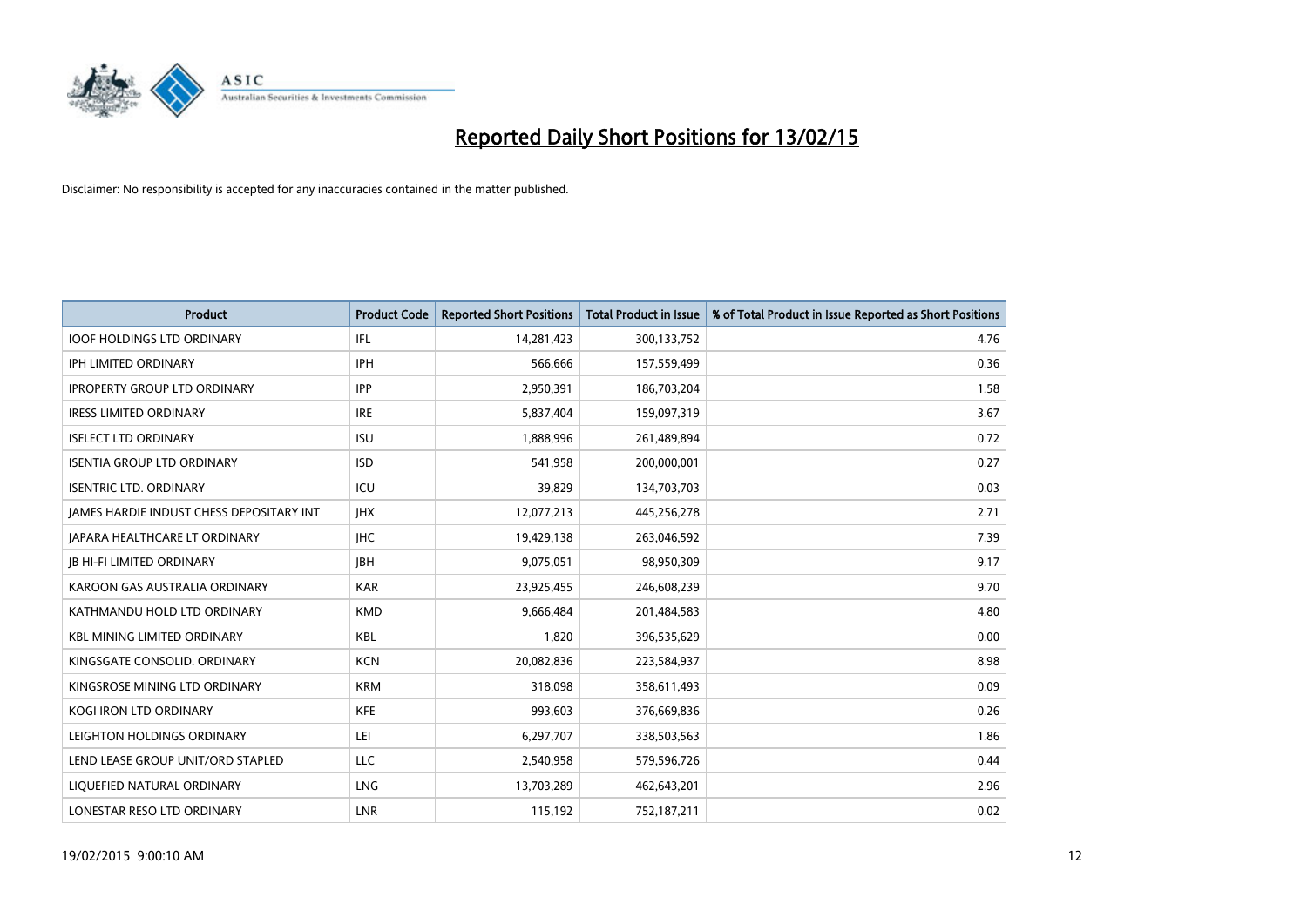

| <b>Product</b>                        | <b>Product Code</b> | <b>Reported Short Positions</b> | <b>Total Product in Issue</b> | % of Total Product in Issue Reported as Short Positions |
|---------------------------------------|---------------------|---------------------------------|-------------------------------|---------------------------------------------------------|
| LYNAS CORPORATION ORDINARY            | <b>LYC</b>          | 83,337,830                      | 3,370,991,332                 | 2.47                                                    |
| <b>M2 GRP LTD ORDINARY</b>            | <b>MTU</b>          | 1,558,389                       | 181,905,060                   | 0.86                                                    |
| <b>MACA LIMITED ORDINARY</b>          | <b>MLD</b>          | 1,127,233                       | 232,676,373                   | 0.48                                                    |
| <b>MACMAHON HOLDINGS ORDINARY</b>     | <b>MAH</b>          | 813,807                         | 1,261,699,966                 | 0.06                                                    |
| MACO ATLAS ROADS GRP ORDINARY STAPLED | <b>MOA</b>          | 14,187,503                      | 511,538,852                   | 2.77                                                    |
| MACQUARIE GROUP LTD ORDINARY          | <b>MQG</b>          | 923,400                         | 324,342,024                   | 0.28                                                    |
| MAGELLAN FIN GRP LTD ORDINARY         | <b>MFG</b>          | 1,506,967                       | 159,818,691                   | 0.94                                                    |
| <b>MANTRA GROUP LTD ORDINARY</b>      | <b>MTR</b>          | 4,319,633                       | 249,471,229                   | 1.73                                                    |
| <b>MATRIX C &amp; E LTD ORDINARY</b>  | <b>MCE</b>          | 2,547,847                       | 94,555,428                    | 2.69                                                    |
| MAVERICK DRILLING ORDINARY            | MAD                 | 1,044,884                       | 545,000,115                   | 0.19                                                    |
| MAXITRANS INDUSTRIES ORDINARY         | <b>MXI</b>          | 213,112                         | 185,075,653                   | 0.12                                                    |
| MAYNE PHARMA LTD ORDINARY             | <b>MYX</b>          | 16,593,020                      | 594,134,193                   | 2.79                                                    |
| MCMILLAN SHAKESPEARE ORDINARY         | <b>MMS</b>          | 501,381                         | 77,525,801                    | 0.65                                                    |
| <b>MCPHERSON'S LTD ORDINARY</b>       | <b>MCP</b>          | 6,919                           | 96,684,407                    | 0.01                                                    |
| MEDIBANK PRIVATE LTD ORDINARY         | <b>MPL</b>          | 22,878,858                      | 2,754,003,240                 | 0.83                                                    |
| MEDUSA MINING LTD ORDINARY            | <b>MML</b>          | 9,999,728                       | 207,794,301                   | 4.81                                                    |
| MERIDIAN ENERGY INSTALMENT RECEIPTS   | <b>MEZCA</b>        | 200,000                         | 1,255,413,626                 | 0.02                                                    |
| MESOBLAST LIMITED ORDINARY            | <b>MSB</b>          | 22,359,983                      | 324,201,029                   | 6.90                                                    |
| METALS X LIMITED ORDINARY             | <b>MLX</b>          | 130,458                         | 416,010,939                   | 0.03                                                    |
| METCASH LIMITED ORDINARY              | <b>MTS</b>          | 147,150,400                     | 928,357,876                   | 15.85                                                   |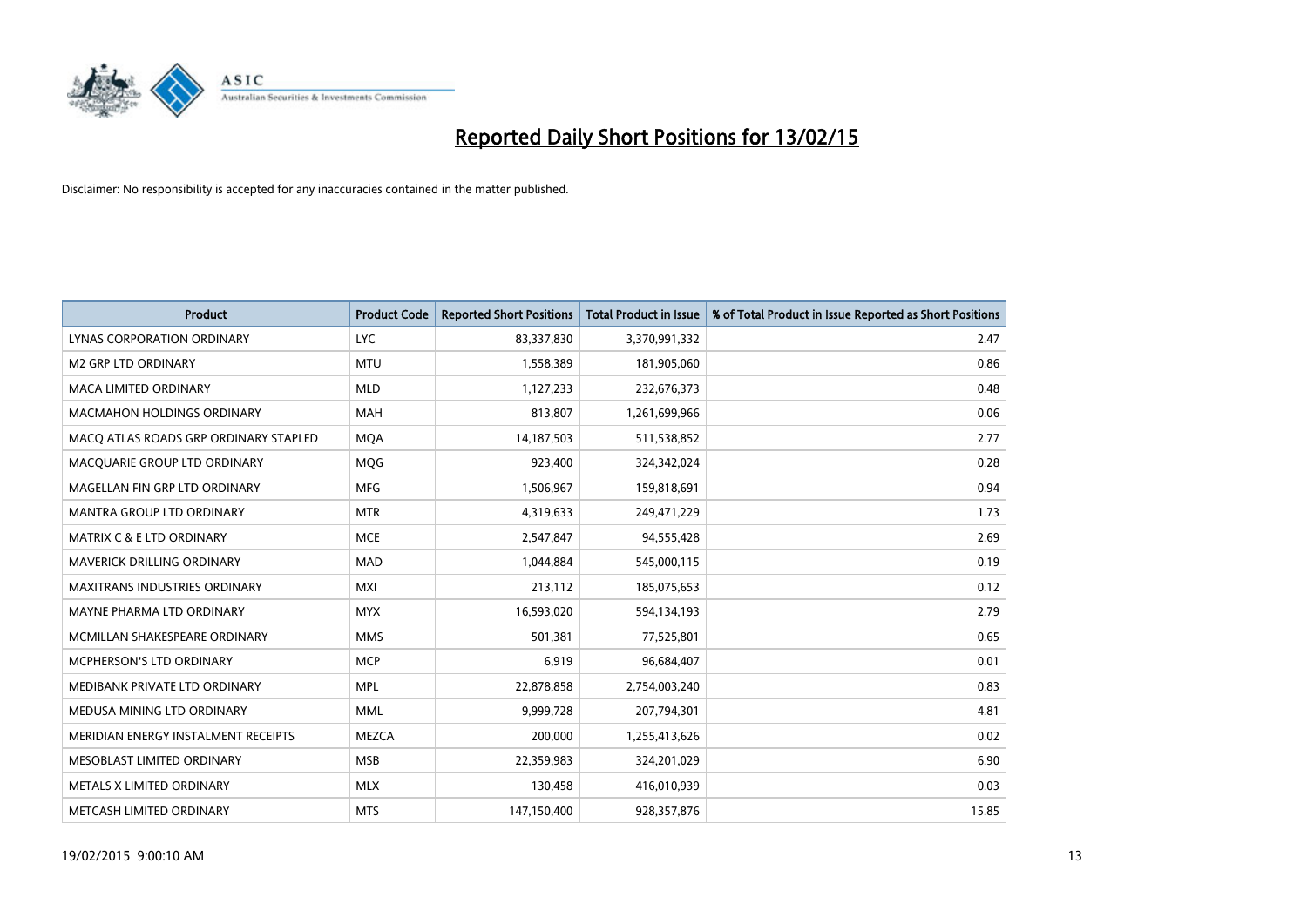

| <b>Product</b>                    | <b>Product Code</b> | <b>Reported Short Positions</b> | <b>Total Product in Issue</b> | % of Total Product in Issue Reported as Short Positions |
|-----------------------------------|---------------------|---------------------------------|-------------------------------|---------------------------------------------------------|
| MIGHTY RIVER POWER ORDINARY       | <b>MYT</b>          | 1,755,623                       | 1,400,012,517                 | 0.13                                                    |
| MINCOR RESOURCES NL ORDINARY      | <b>MCR</b>          | 6,794                           | 188,208,274                   | 0.00                                                    |
| MINERAL DEPOSITS ORDINARY         | <b>MDL</b>          | 1,102,478                       | 103,676,341                   | 1.06                                                    |
| MINERAL RESOURCES, ORDINARY       | <b>MIN</b>          | 16,795,632                      | 187,270,274                   | 8.97                                                    |
| MIRABELA NICKEL LTD ORDINARY      | <b>MBN</b>          | 2,012,125                       | 929,710,216                   | 0.22                                                    |
| MIRVAC GROUP STAPLED SECURITIES   | <b>MGR</b>          | 15,300,160                      | 3,697,197,370                 | 0.41                                                    |
| <b>MMAOFFSHOR ORDINARY</b>        | <b>MRM</b>          | 26,872,285                      | 368,666,221                   | 7.29                                                    |
| MOLOPO ENERGY LTD ORDINARY        | <b>MPO</b>          | 10,833                          | 248,832,798                   | 0.00                                                    |
| MONADELPHOUS GROUP ORDINARY       | <b>MND</b>          | 7,568,857                       | 92,998,380                    | 8.14                                                    |
| MONASH IVF GROUP LTD ORDINARY     | <b>MVF</b>          | 999,711                         | 231,081,089                   | 0.43                                                    |
| MORTGAGE CHOICE LTD ORDINARY      | MOC                 | 45,024                          | 124,216,248                   | 0.04                                                    |
| <b>MOUNT GIBSON IRON ORDINARY</b> | <b>MGX</b>          | 68,726,509                      | 1,090,805,085                 | 6.30                                                    |
| MULTIPLEX SITES SITES             | <b>MXUPA</b>        | 2,192                           | 4,500,000                     | 0.05                                                    |
| MYER HOLDINGS LTD ORDINARY        | <b>MYR</b>          | 117,376,534                     | 585,689,551                   | 20.04                                                   |
| NANOSONICS LIMITED ORDINARY       | <b>NAN</b>          | 2,274,750                       | 264,362,826                   | 0.86                                                    |
| NATIONAL AUST. BANK ORDINARY      | <b>NAB</b>          | 12,298,269                      | 2,419,353,823                 | 0.51                                                    |
| NATIONAL STORAGE STAPLED          | <b>NSR</b>          | 1,499,465                       | 295,631,660                   | 0.51                                                    |
| NAVITAS LIMITED ORDINARY          | <b>NVT</b>          | 2,748,721                       | 376,037,813                   | 0.73                                                    |
| NEARMAP LTD ORDINARY              | <b>NEA</b>          | 2,320,254                       | 348,196,101                   | 0.67                                                    |
| NEON ENERGY LIMITED ORDINARY      | <b>NEN</b>          | 13,245                          | 553,037,848                   | 0.00                                                    |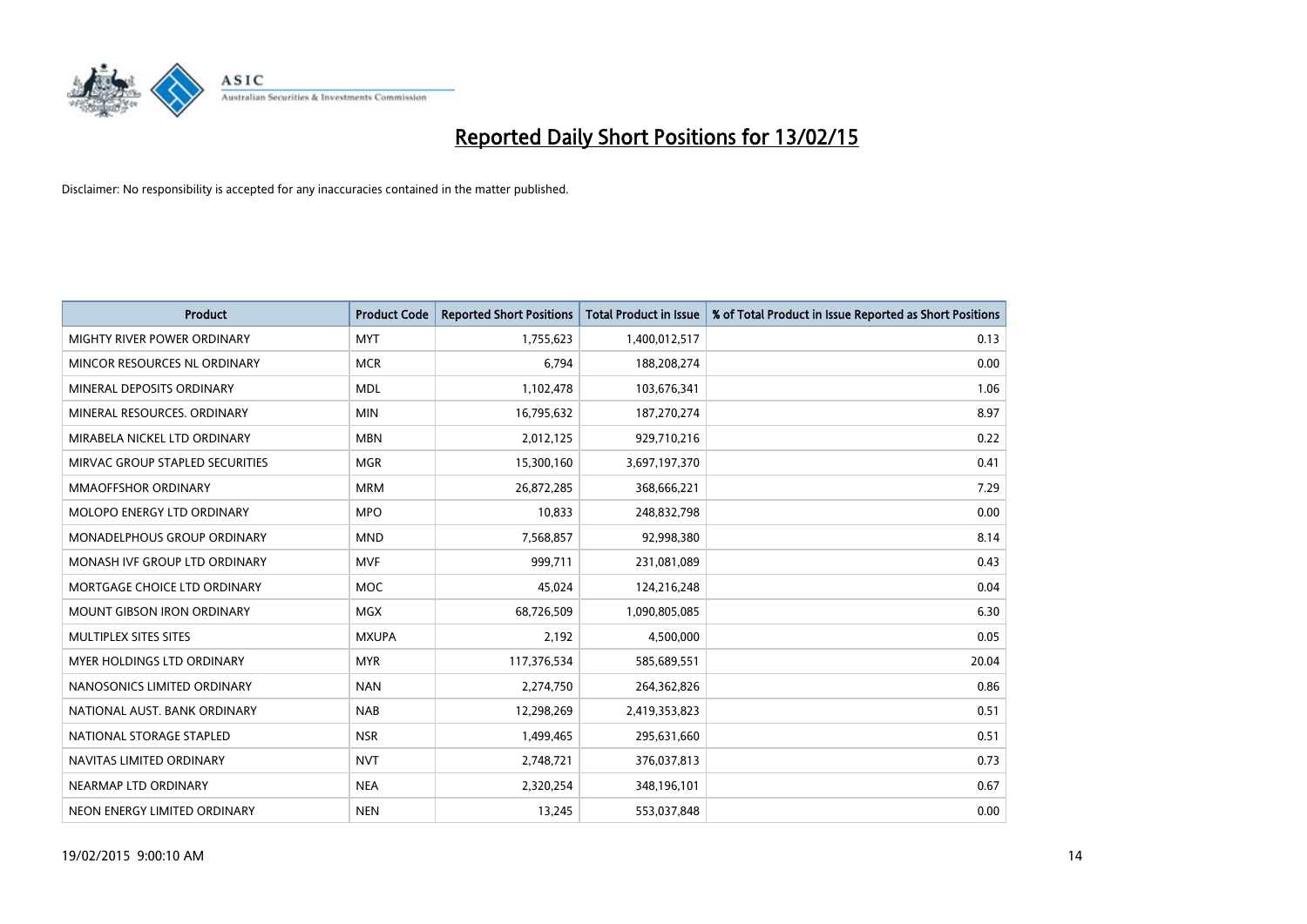

| <b>Product</b>                         | <b>Product Code</b> | <b>Reported Short Positions</b> | <b>Total Product in Issue</b> | % of Total Product in Issue Reported as Short Positions |
|----------------------------------------|---------------------|---------------------------------|-------------------------------|---------------------------------------------------------|
| NEW HOPE CORPORATION ORDINARY          | <b>NHC</b>          | 1,051,244                       | 830,999,449                   | 0.13                                                    |
| NEWCREST MINING ORDINARY               | <b>NCM</b>          | 8,034,909                       | 766,510,971                   | 1.05                                                    |
| NEWS CORP A NON-VOTING CDI             | <b>NWSLV</b>        | 335                             | 2,513,551                     | 0.01                                                    |
| NEWS CORP B VOTING CDI                 | <b>NWS</b>          | 2,228,481                       | 39,943,353                    | 5.58                                                    |
| NEWSAT LIMITED ORDINARY                | <b>NWT</b>          | 6,337,554                       | 643,574,841                   | 0.98                                                    |
| NEXTDC LIMITED ORDINARY                | <b>NXT</b>          | 19,437,269                      | 193,154,486                   | 10.06                                                   |
| NEXUS ENERGY LIMITED ORDINARY          | <b>NXS</b>          | 58,176                          | 1,330,219,459                 | 0.00                                                    |
| NIB HOLDINGS LIMITED ORDINARY          | <b>NHF</b>          | 161,880                         | 439,004,182                   | 0.04                                                    |
| NINE ENTERTAINMENT ORDINARY            | <b>NEC</b>          | 19,123,199                      | 940,295,023                   | 2.03                                                    |
| NOBLE MINERAL RES ORDINARY             | <b>NMG</b>          | 2,365,726                       | 666,397,952                   | 0.36                                                    |
| NORTHERN IRON LTD ORDINARY             | <b>NFE</b>          | 8,685                           | 484,405,314                   | 0.00                                                    |
| NORTHERN STAR ORDINARY                 | <b>NST</b>          | 8,951,319                       | 592,256,718                   | 1.51                                                    |
| NOVION PROPERTY GRP STAPLED SECURITIES | <b>NVN</b>          | 33,964,696                      | 3,050,627,717                 | 1.11                                                    |
| NRW HOLDINGS LIMITED ORDINARY          | <b>NWH</b>          | 20,517,545                      | 278,888,011                   | 7.36                                                    |
| NUFARM LIMITED ORDINARY                | <b>NUF</b>          | 8,114,169                       | 264,948,132                   | 3.06                                                    |
| OCEANAGOLD CORP. CHESS DEPOSITARY INT  | <b>OGC</b>          | 442,669                         | 301,520,186                   | 0.15                                                    |
| OIL SEARCH LTD ORDINARY                | OSH                 | 26,531,621                      | 1,522,692,587                 | 1.74                                                    |
| OOH!MEDIA LIMITED ORDINARY             | <b>OML</b>          | 617,955                         | 149,882,534                   | 0.41                                                    |
| ORICA LIMITED ORDINARY                 | ORI                 | 31,801,906                      | 372,743,291                   | 8.53                                                    |
| ORIGIN ENERGY ORDINARY                 | <b>ORG</b>          | 12,809,483                      | 1,106,314,634                 | 1.16                                                    |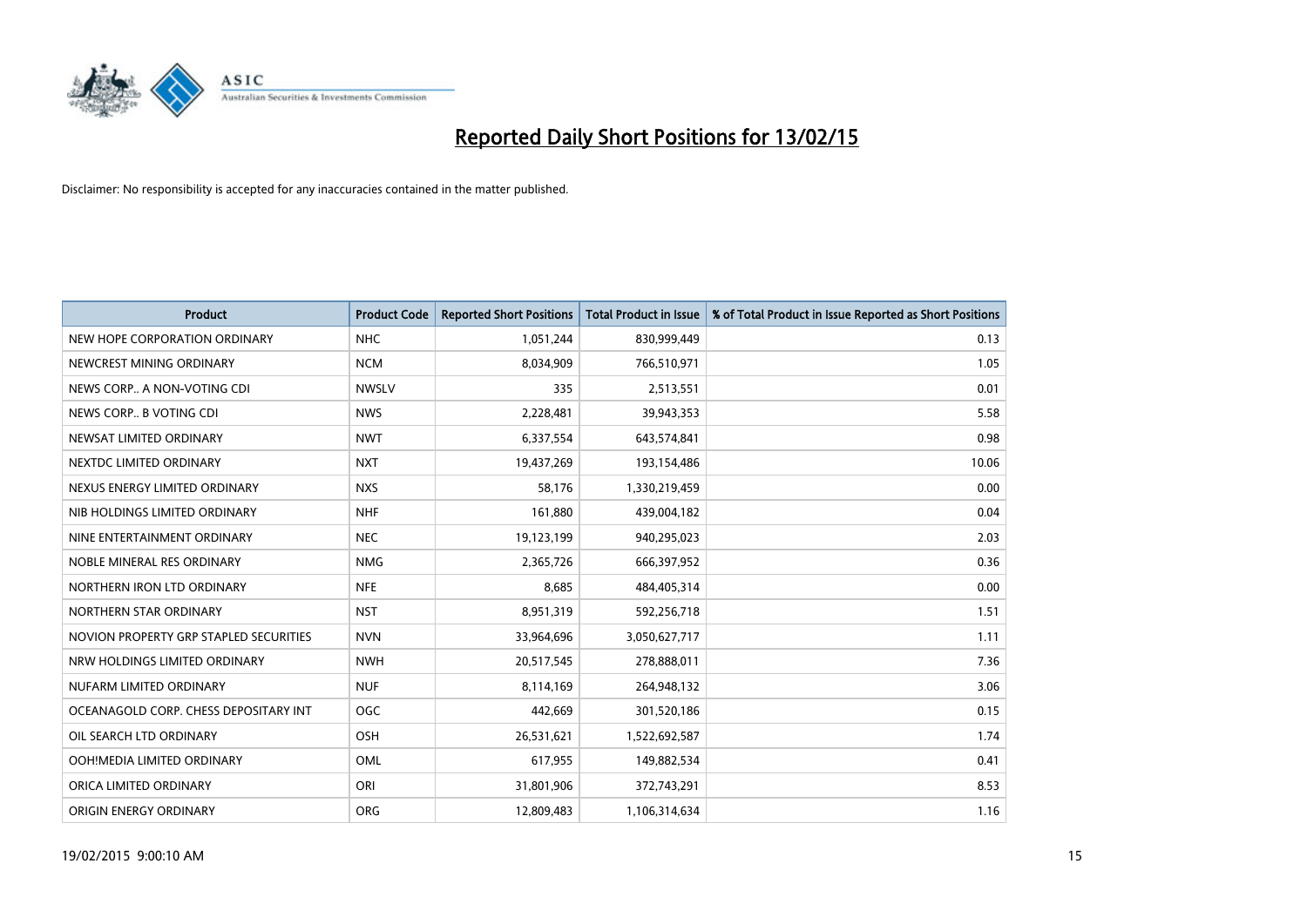

| <b>Product</b>                    | <b>Product Code</b> | <b>Reported Short Positions</b> | <b>Total Product in Issue</b> | % of Total Product in Issue Reported as Short Positions |
|-----------------------------------|---------------------|---------------------------------|-------------------------------|---------------------------------------------------------|
| OROCOBRE LIMITED ORDINARY         | <b>ORE</b>          | 3,522,723                       | 132,041,911                   | 2.67                                                    |
| ORORA LIMITED ORDINARY            | <b>ORA</b>          | 1,868,005                       | 1,206,684,923                 | 0.15                                                    |
| OROTONGROUP LIMITED ORDINARY      | ORL                 | 76,043                          | 40,880,902                    | 0.19                                                    |
| OZ MINERALS ORDINARY              | OZL                 | 4,409,346                       | 303,470,022                   | 1.45                                                    |
| <b>OZFOREX GROUP LTD ORDINARY</b> | <b>OFX</b>          | 9,880,812                       | 240,000,000                   | 4.12                                                    |
| PACIFIC BRANDS ORDINARY           | <b>PBG</b>          | 87,429,841                      | 917,226,291                   | 9.53                                                    |
| PACIFIC SMILES GRP ORDINARY       | <b>PSQ</b>          | 133,000                         | 151,993,395                   | 0.09                                                    |
| PACT GROUP HLDGS LTD ORDINARY     | PGH                 | 1,359,329                       | 294,145,019                   | 0.46                                                    |
| PALADIN ENERGY LTD ORDINARY       | <b>PDN</b>          | 74,100,192                      | 1,666,927,668                 | 4.45                                                    |
| PANAUST LIMITED ORDINARY          | <b>PNA</b>          | 3,250,318                       | 637,071,326                   | 0.51                                                    |
| PANORAMIC RESOURCES ORDINARY      | PAN                 | 1,641,832                       | 321,424,015                   | 0.51                                                    |
| PANTERRA GOLD LTD ORDINARY        | PGI                 | 1                               | 84,761,561                    | 0.00                                                    |
| PAPERLINX LIMITED ORDINARY        | <b>PPX</b>          | 57,743                          | 665, 181, 261                 | 0.01                                                    |
| PATTIES FOODS LTD ORDINARY        | PFL                 | 7,327                           | 139,234,153                   | 0.01                                                    |
| PEET LIMITED ORDINARY             | <b>PPC</b>          | 9,618                           | 484,853,684                   | 0.00                                                    |
| PERPETUAL LIMITED ORDINARY        | <b>PPT</b>          | 1,226,158                       | 46,574,426                    | 2.63                                                    |
| PERSEUS MINING LTD ORDINARY       | PRU                 | 15,740,311                      | 526,656,401                   | 2.99                                                    |
| PHARMAXIS LTD ORDINARY            | <b>PXS</b>          | 8,777                           | 310,621,349                   | 0.00                                                    |
| PLATINUM ASSET ORDINARY           | <b>PTM</b>          | 989,010                         | 581,895,380                   | 0.17                                                    |
| PLATINUM AUSTRALIA ORDINARY       | PLA                 | 836,127                         | 504,968,043                   | 0.17                                                    |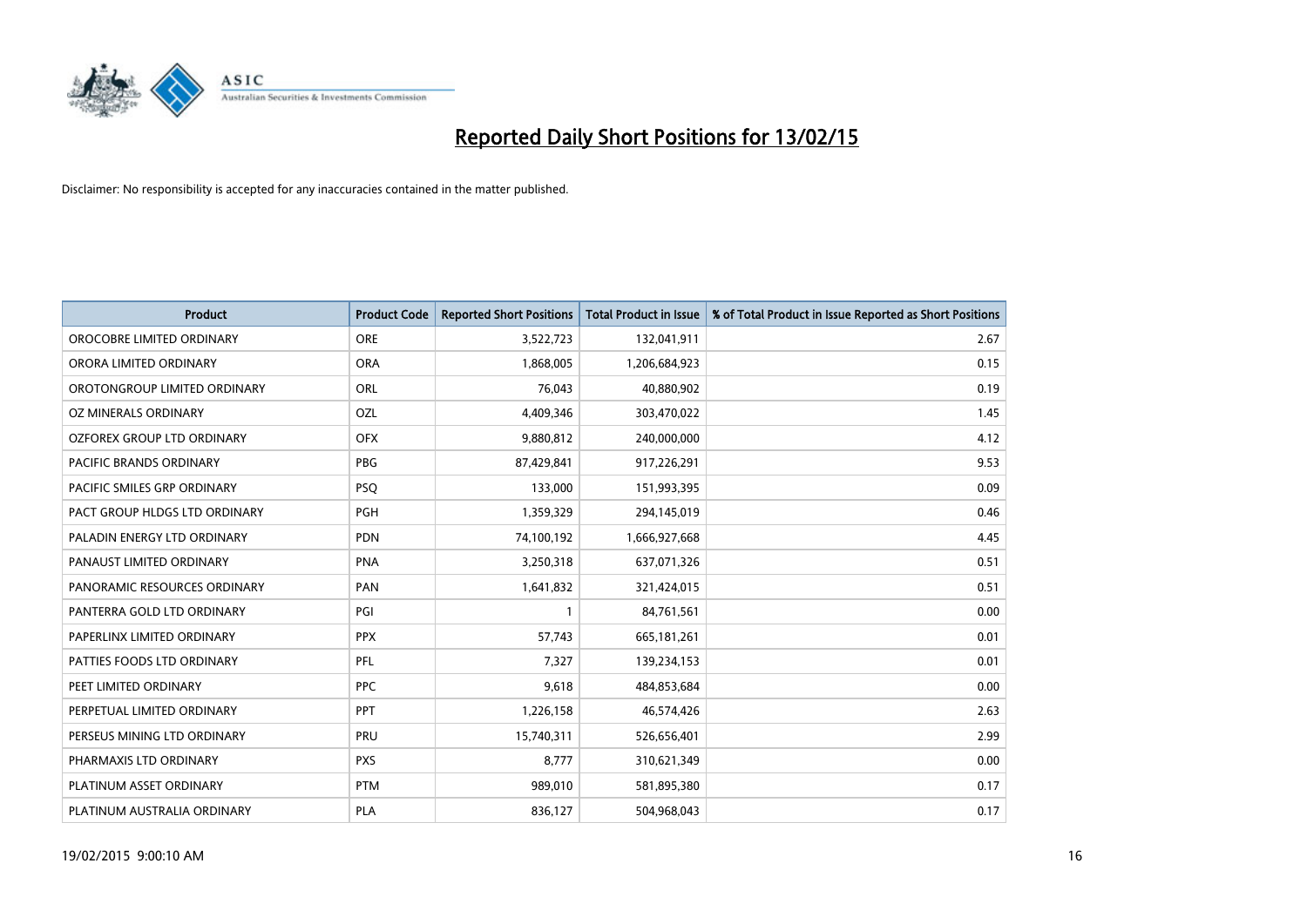

| <b>Product</b>                      | <b>Product Code</b> | <b>Reported Short Positions</b> | <b>Total Product in Issue</b> | % of Total Product in Issue Reported as Short Positions |
|-------------------------------------|---------------------|---------------------------------|-------------------------------|---------------------------------------------------------|
| PLATINUM CAPITAL LTD ORDINARY       | <b>PMC</b>          | 28,567                          | 232,190,254                   | 0.01                                                    |
| PMP LIMITED ORDINARY                | <b>PMP</b>          | 27,581                          | 323,781,124                   | 0.01                                                    |
| POSEIDON NICK LTD ORDINARY          | <b>POS</b>          | 1,716,313                       | 683,588,322                   | 0.25                                                    |
| PRANA BIOTECHNOLOGY ORDINARY        | PBT                 | 2,097,997                       | 488,936,960                   | 0.43                                                    |
| PREMIER INVESTMENTS ORDINARY        | <b>PMV</b>          | 673,209                         | 155,900,075                   | 0.43                                                    |
| PRIMARY HEALTH CARE ORDINARY        | <b>PRY</b>          | 42,950,660                      | 512,130,550                   | 8.39                                                    |
| PRIME MEDIA GRP LTD ORDINARY        | <b>PRT</b>          | 1,207,810                       | 366,330,303                   | 0.33                                                    |
| PROGRAMMED ORDINARY                 | <b>PRG</b>          | 530,702                         | 118,651,911                   | 0.45                                                    |
| PROMESA LIMITED ORDINARY            | <b>PRA</b>          | 1,848,713                       | 384,412,465                   | 0.48                                                    |
| PURA VIDA ENERGY NL ORDINARY        | <b>PVD</b>          | 1,471,126                       | 135,404,383                   | 1.09                                                    |
| <b>QANTAS AIRWAYS ORDINARY</b>      | QAN                 | 1,242,213                       | 2,196,330,250                 | 0.06                                                    |
| <b>OBE INSURANCE GROUP ORDINARY</b> | QBE                 | 14,000,978                      | 1,364,945,301                 | 1.03                                                    |
| <b>QUBE HOLDINGS LTD ORDINARY</b>   | <b>QUB</b>          | 4,168,231                       | 1,054,428,076                 | 0.40                                                    |
| QUICKSTEP HOLDINGS ORDINARY         | OHL                 | 50,000                          | 397,679,021                   | 0.01                                                    |
| RAMSAY HEALTH CARE ORDINARY         | <b>RHC</b>          | 405,925                         | 202,081,252                   | 0.20                                                    |
| RCG CORPORATION LTD ORDINARY        | <b>RCG</b>          | 261,164                         | 268,408,625                   | 0.10                                                    |
| <b>RCR TOMLINSON ORDINARY</b>       | <b>RCR</b>          | 757,725                         | 138,745,453                   | 0.55                                                    |
| <b>REA GROUP ORDINARY</b>           | <b>REA</b>          | 1,955,489                       | 131,714,699                   | 1.48                                                    |
| RECALL HOLDINGS LTD ORDINARY        | <b>REC</b>          | 679,676                         | 313,674,711                   | 0.22                                                    |
| RECKON LIMITED ORDINARY             | <b>RKN</b>          | 1,437,420                       | 112,084,762                   | 1.28                                                    |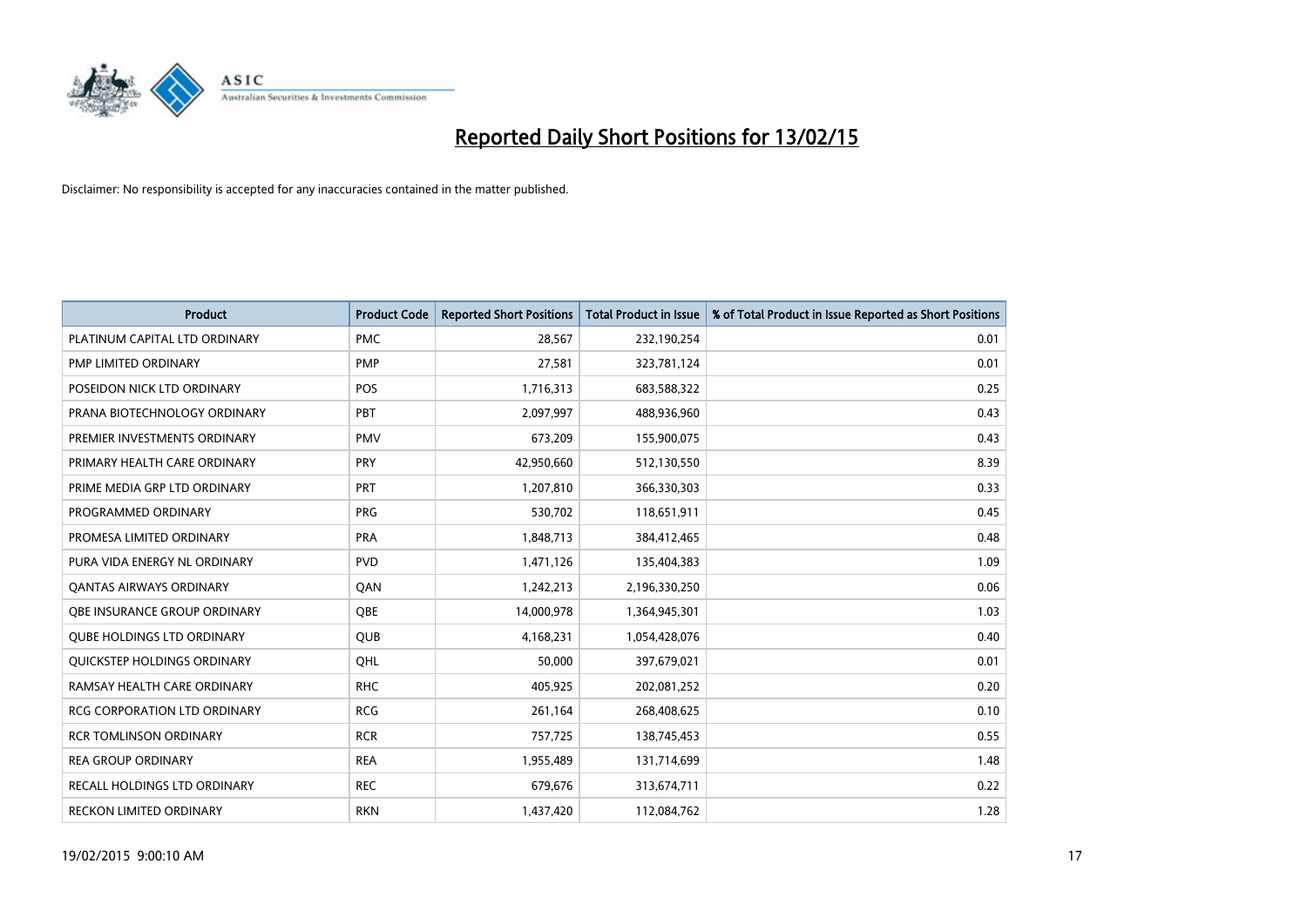

| <b>Product</b>                    | <b>Product Code</b> | <b>Reported Short Positions</b> | <b>Total Product in Issue</b> | % of Total Product in Issue Reported as Short Positions |
|-----------------------------------|---------------------|---------------------------------|-------------------------------|---------------------------------------------------------|
| <b>RED 5 LIMITED ORDINARY</b>     | <b>RED</b>          | 174,740                         | 759,451,008                   | 0.02                                                    |
| <b>RED FORK ENERGY ORDINARY</b>   | <b>RFE</b>          | 112,160                         | 501,051,719                   | 0.02                                                    |
| REDBANK ENERGY LTD ORDINARY       | AEJ                 | 13                              | 786,287                       | 0.00                                                    |
| REGIONAL EXPRESS ORDINARY         | <b>REX</b>          | 35,254                          | 110,154,375                   | 0.03                                                    |
| REGIS HEALTHCARE LTD ORDINARY     | <b>REG</b>          | 2,020,922                       | 300, 345, 797                 | 0.67                                                    |
| <b>REGIS RESOURCES ORDINARY</b>   | <b>RRL</b>          | 31,724,149                      | 499,781,595                   | 6.35                                                    |
| RESMED INC CDI 10:1               | <b>RMD</b>          | 5,351,861                       | 1,403,838,170                 | 0.38                                                    |
| RESOLUTE MINING ORDINARY          | <b>RSG</b>          | 2,929,268                       | 641,189,223                   | 0.46                                                    |
| <b>RETAIL FOOD GROUP ORDINARY</b> | <b>RFG</b>          | 4,915,324                       | 159,386,728                   | 3.08                                                    |
| REX MINERALS LIMITED ORDINARY     | <b>RXM</b>          | 815,728                         | 220,519,784                   | 0.37                                                    |
| RIDLEY CORPORATION ORDINARY       | <b>RIC</b>          | 12,294                          | 307,817,071                   | 0.00                                                    |
| RIO TINTO LIMITED ORDINARY        | <b>RIO</b>          | 6,468,086                       | 435,758,720                   | 1.48                                                    |
| ROC OIL COMPANY ORDINARY          | <b>ROC</b>          | 359,692                         | 687,618,400                   | 0.05                                                    |
| <b>ROX RESOURCES ORDINARY</b>     | <b>RXL</b>          | 5,523,255                       | 849,673,095                   | 0.65                                                    |
| ROYAL WOLF HOLDINGS ORDINARY      | <b>RWH</b>          | 175,790                         | 100,387,052                   | 0.18                                                    |
| SAI GLOBAL LIMITED ORDINARY       | SAI                 | 1,065,670                       | 211,761,727                   | 0.50                                                    |
| SALMAT LIMITED ORDINARY           | <b>SLM</b>          | 12,027                          | 159,812,799                   | 0.01                                                    |
| SAMSON OIL & GAS LTD ORDINARY     | <b>SSN</b>          | 1,306,340                       | 2,837,782,022                 | 0.05                                                    |
| SANDFIRE RESOURCES ORDINARY       | <b>SFR</b>          | 2,999,184                       | 156,428,011                   | 1.92                                                    |
| <b>SANTOS LTD ORDINARY</b>        | <b>STO</b>          | 16,094,489                      | 982,307,994                   | 1.64                                                    |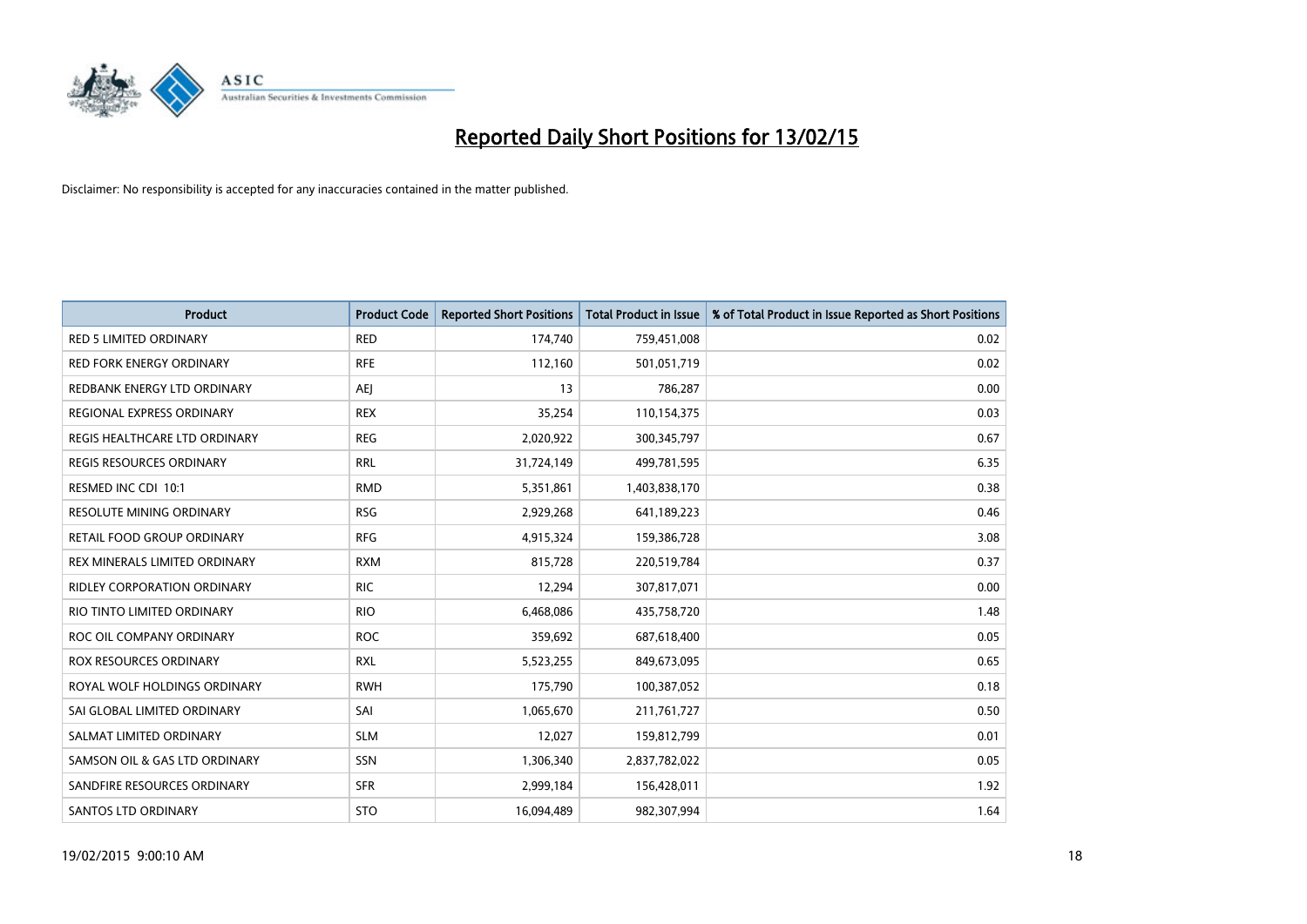

| <b>Product</b>                           | <b>Product Code</b> | <b>Reported Short Positions</b> | <b>Total Product in Issue</b> | % of Total Product in Issue Reported as Short Positions |
|------------------------------------------|---------------------|---------------------------------|-------------------------------|---------------------------------------------------------|
| SARACEN MINERAL ORDINARY                 | <b>SAR</b>          | 1,567,054                       | 792,784,738                   | 0.20                                                    |
| SCA PROPERTY GROUP STAPLED SECURITIES    | <b>SCP</b>          | 19,094,565                      | 650,839,582                   | 2.93                                                    |
| <b>SCENTRE GRP STAPLED</b>               | <b>SCG</b>          | 18,689,600                      | 5,324,296,678                 | 0.35                                                    |
| SEDGMAN LIMITED ORDINARY                 | <b>SDM</b>          | 1,128,550                       | 227,059,277                   | 0.50                                                    |
| SEEK LIMITED ORDINARY                    | <b>SEK</b>          | 8,482,476                       | 342,622,917                   | 2.48                                                    |
| SELECT HARVESTS ORDINARY                 | SHV                 | 1,141,707                       | 70,940,874                    | 1.61                                                    |
| SENEX ENERGY LIMITED ORDINARY            | <b>SXY</b>          | 99,129,174                      | 1,149,657,377                 | 8.62                                                    |
| SERVICE STREAM ORDINARY                  | SSM                 | 30                              | 386,389,873                   | 0.00                                                    |
| SEVEN GROUP HOLDINGS ORDINARY            | <b>SVW</b>          | 9,524,629                       | 296,260,281                   | 3.21                                                    |
| SEVEN WEST MEDIA LTD ORDINARY            | <b>SWM</b>          | 30,288,427                      | 999,160,872                   | 3.03                                                    |
| SEYMOUR WHYTE LTD ORDINARY               | SWL                 | 56,371                          | 87,647,595                    | 0.06                                                    |
| SG FLEET GROUP LTD ORDINARY              | SGF                 | 500,000                         | 242,691,826                   | 0.21                                                    |
| SHINE CORPORATE ORDINARY                 | SHI                 | 42,420                          | 172,400,081                   | 0.02                                                    |
| SIGMA PHARMACEUTICAL ORDINARY            | <b>SIP</b>          | 21,551,149                      | 1,093,424,867                 | 1.97                                                    |
| SILEX SYSTEMS ORDINARY                   | <b>SLX</b>          | 6,962,232                       | 170,467,339                   | 4.08                                                    |
| SILVER CHEF LIMITED ORDINARY             | SIV                 | 11,863                          | 29,640,865                    | 0.04                                                    |
| SILVER LAKE RESOURCE ORDINARY            | <b>SLR</b>          | 20,087,417                      | 503,233,971                   | 3.99                                                    |
| SIMONDS GRP LTD ORDINARY                 | <b>SIO</b>          | 656,557                         | 151,412,268                   | 0.43                                                    |
| SIMS METAL MGMT LTD ORDINARY             | SGM                 | 18,073,456                      | 204,696,717                   | 8.83                                                    |
| SINGAPORE TELECOMM. CHESS DEPOSITARY INT | SGT                 | 6,411,564                       | 127,005,879                   | 5.05                                                    |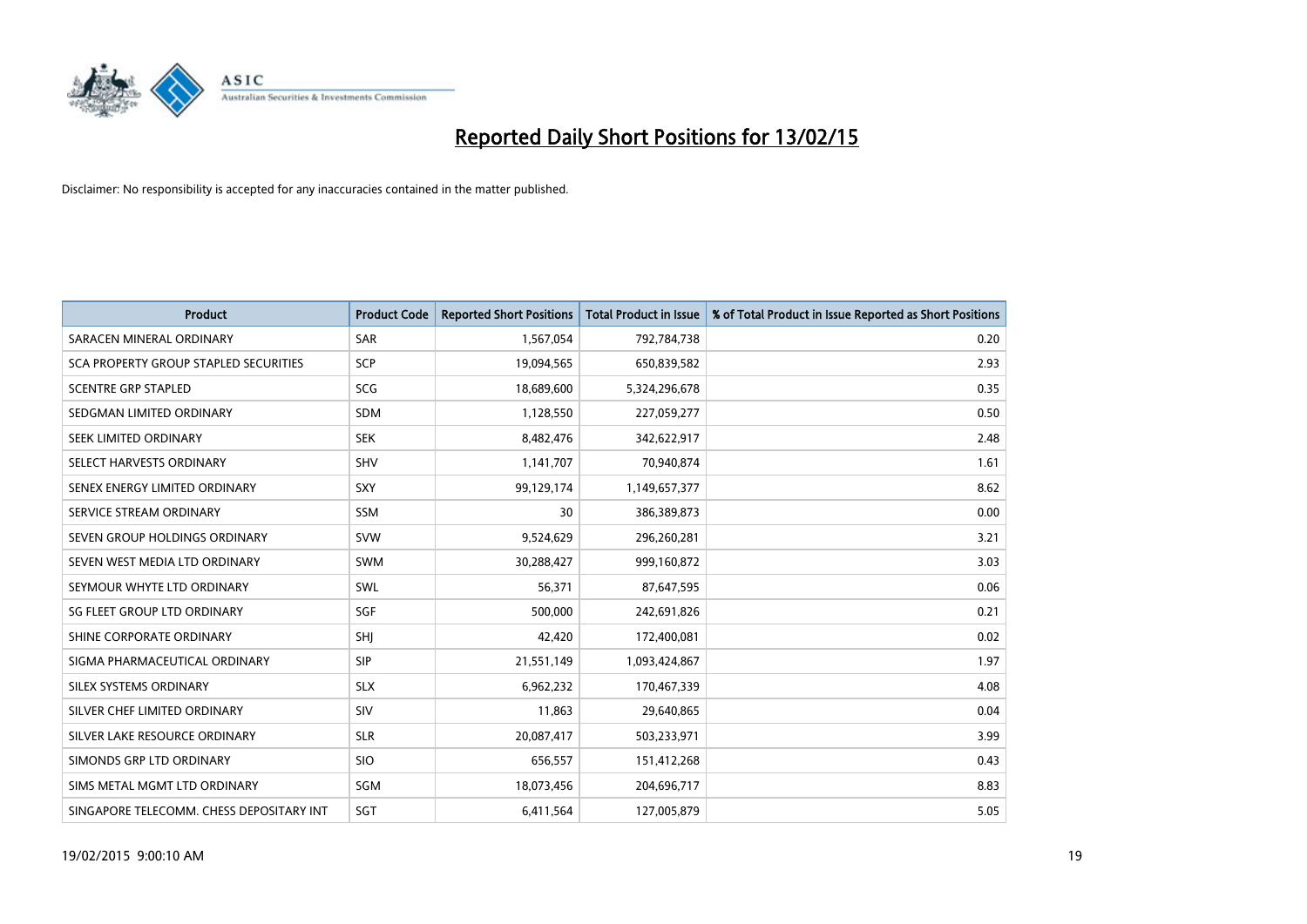

| <b>Product</b>                           | <b>Product Code</b> | <b>Reported Short Positions</b> | <b>Total Product in Issue</b> | % of Total Product in Issue Reported as Short Positions |
|------------------------------------------|---------------------|---------------------------------|-------------------------------|---------------------------------------------------------|
| SINO GAS ENERGY ORDINARY                 | <b>SEH</b>          | 11,299,511                      | 1,544,247,358                 | 0.73                                                    |
| SIRIUS RESOURCES NL ORDINARY             | <b>SIR</b>          | 16,685,270                      | 341,438,269                   | 4.89                                                    |
| SIRTEX MEDICAL ORDINARY                  | <b>SRX</b>          | 79,122                          | 56,530,231                    | 0.14                                                    |
| SKILLED GROUP LTD ORDINARY               | <b>SKE</b>          | 6,384,460                       | 235,753,791                   | 2.71                                                    |
| <b>SKY NETWORK ORDINARY</b>              | <b>SKT</b>          | 17,224,958                      | 389,139,785                   | 4.43                                                    |
| SKYCITY ENT GRP LTD ORDINARY             | <b>SKC</b>          | 8,757,308                       | 587,472,741                   | 1.49                                                    |
| <b>SLATER &amp; GORDON ORDINARY</b>      | SGH                 | 5,289,185                       | 208,695,621                   | 2.53                                                    |
| SMS MANAGEMENT, ORDINARY                 | <b>SMX</b>          | 1,288,823                       | 69,318,017                    | 1.86                                                    |
| SONIC HEALTHCARE ORDINARY                | <b>SHL</b>          | 2,993,110                       | 401,401,556                   | 0.75                                                    |
| SOUL PATTINSON (W.H) ORDINARY            | <b>SOL</b>          | 30,998                          | 239,395,320                   | 0.01                                                    |
| SPARK INFRASTRUCTURE STAPLED US PROHIBT. | SKI                 | 30,260,574                      | 1,466,360,128                 | 2.06                                                    |
| SPARK NEW ZEALAND ORDINARY               | <b>SPK</b>          | 9,956,478                       | 1,834,775,347                 | 0.54                                                    |
| SPDR 200 FUND ETF UNITS                  | <b>STW</b>          | 17,153                          | 47,705,598                    | 0.04                                                    |
| SPOTLESS GRP HLD LTD ORDINARY            | <b>SPO</b>          | 30,340,618                      | 1,098,290,178                 | 2.76                                                    |
| ST BARBARA LIMITED ORDINARY              | <b>SBM</b>          | 7,664,366                       | 495,102,525                   | 1.55                                                    |
| STARPHARMA HOLDINGS ORDINARY             | SPL                 | 9,179,134                       | 319,138,501                   | 2.88                                                    |
| STEADFAST GROUP LTD ORDINARY             | SDF                 | 16,621,986                      | 503,352,992                   | 3.30                                                    |
| STHN CROSS MEDIA ORDINARY                | <b>SXL</b>          | 32,422,878                      | 732,319,622                   | 4.43                                                    |
| STOCKLAND UNITS/ORD STAPLED              | SGP                 | 7,268,642                       | 2,348,746,744                 | 0.31                                                    |
| STRAITS RES LTD. ORDINARY                | SRO                 | 20,212                          | 1,217,730,293                 | 0.00                                                    |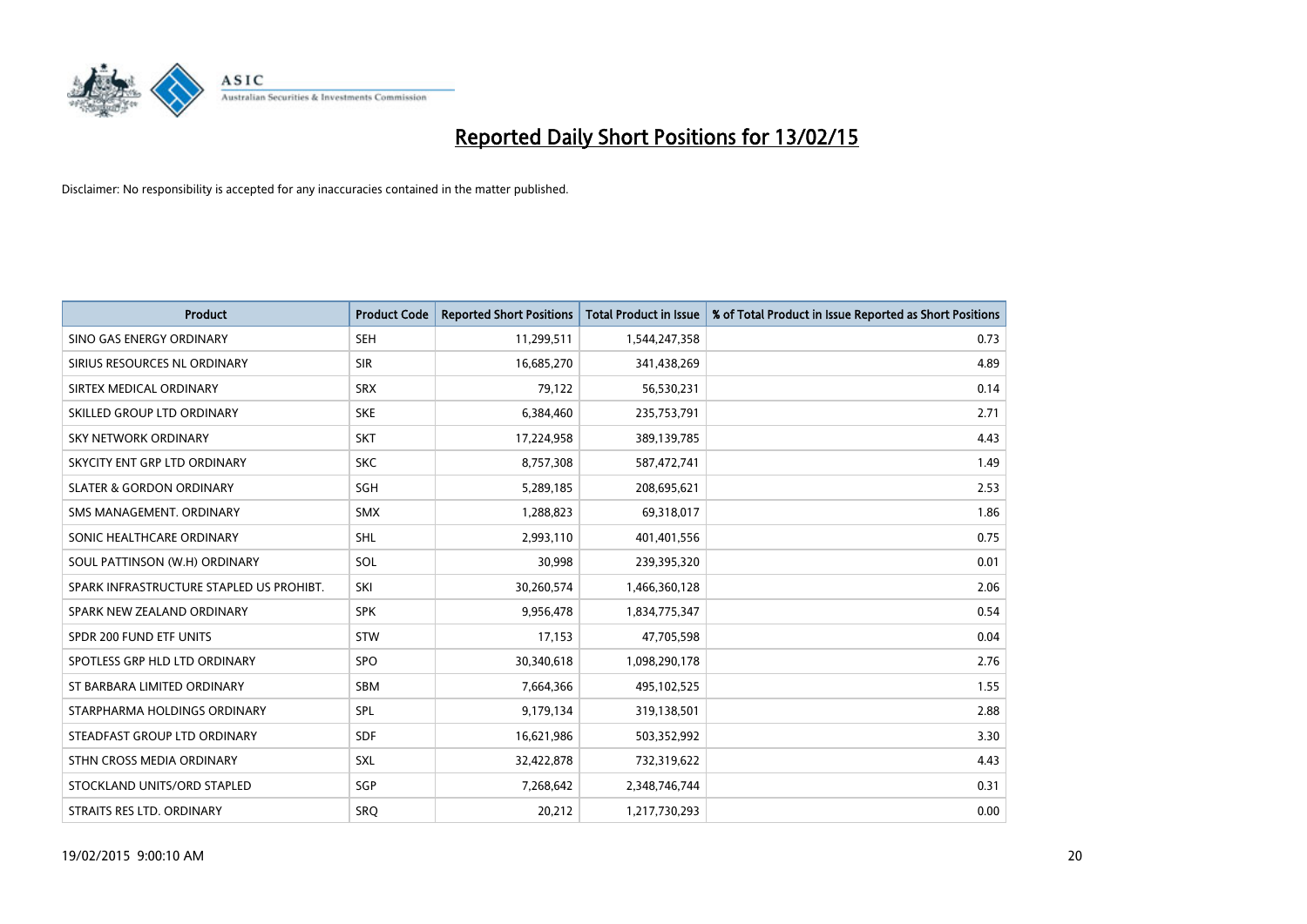

| <b>Product</b>                        | <b>Product Code</b> | <b>Reported Short Positions</b> | <b>Total Product in Issue</b> | % of Total Product in Issue Reported as Short Positions |
|---------------------------------------|---------------------|---------------------------------|-------------------------------|---------------------------------------------------------|
| <b>STW COMMUNICATIONS ORDINARY</b>    | SGN                 | 6,899,422                       | 409,699,000                   | 1.68                                                    |
| SUNCORP GROUP LTD ORDINARY            | <b>SUN</b>          | 6,865,873                       | 1,286,600,980                 | 0.53                                                    |
| SUNDANCE ENERGY ORDINARY              | <b>SEA</b>          | 5,086,968                       | 549,295,839                   | 0.93                                                    |
| SUNDANCE RESOURCES ORDINARY           | <b>SDL</b>          | 84,449,612                      | 3,110,250,938                 | 2.72                                                    |
| SUNLAND GROUP LTD ORDINARY            | <b>SDG</b>          | 102,753                         | 181,710,087                   | 0.06                                                    |
| SUPER RET REP LTD ORDINARY            | <b>SUL</b>          | 19,867,586                      | 197,030,571                   | 10.08                                                   |
| SWICK MINING ORDINARY                 | <b>SWK</b>          | 50,000                          | 217,643,703                   | 0.02                                                    |
| SYD AIRPORT STAPLED US PROHIBIT.      | <b>SYD</b>          | 25,185,911                      | 2,216,216,041                 | 1.14                                                    |
| SYRAH RESOURCES ORDINARY              | <b>SYR</b>          | 6,169,230                       | 164,210,076                   | 3.76                                                    |
| TABCORP HOLDINGS LTD ORDINARY         | <b>TAH</b>          | 16,975,714                      | 765,652,364                   | 2.22                                                    |
| TABCORP HOLDINGS LTD RTS23FEB15 FORUS | <b>TAHR</b>         | 84,789                          | 63,804,363                    | 0.13                                                    |
| TAP OIL LIMITED ORDINARY              | <b>TAP</b>          | 93,651                          | 243,186,639                   | 0.04                                                    |
| TASSAL GROUP LIMITED ORDINARY         | <b>TGR</b>          | 228,147                         | 146,897,115                   | 0.16                                                    |
| <b>TATTS GROUP LTD ORDINARY</b>       | <b>TTS</b>          | 20,557,911                      | 1,445,759,948                 | 1.42                                                    |
| <b>TECHNOLOGY ONE ORDINARY</b>        | <b>TNE</b>          | 2,856,664                       | 309,209,455                   | 0.92                                                    |
| TELSTRA CORPORATION, ORDINARY         | TLS                 | 66,456,413                      | 12,225,655,836                | 0.54                                                    |
| TEN NETWORK HOLDINGS ORDINARY         | <b>TEN</b>          | 136,652,197                     | 2,630,984,596                 | 5.19                                                    |
| TERANGA GOLD CORP CDI 1:1             | <b>TGZ</b>          | 10,178                          | 71,141,662                    | 0.01                                                    |
| TFS CORPORATION LTD ORDINARY          | <b>TFC</b>          | 12,897,401                      | 326,983,445                   | 3.94                                                    |
| THE PAS GROUP LTD ORDINARY            | <b>PGR</b>          | 36,876                          | 136,690,860                   | 0.03                                                    |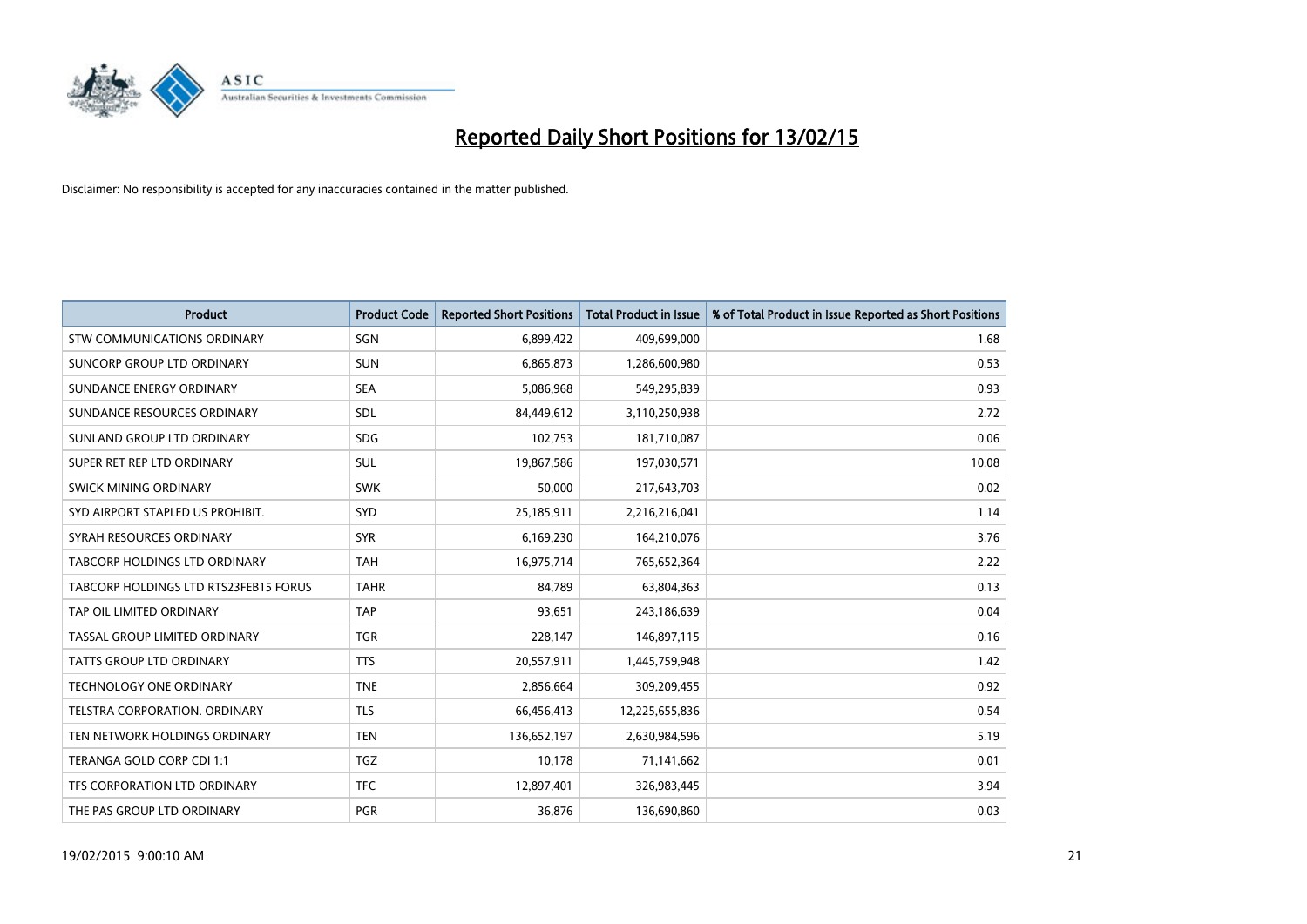

| <b>Product</b>                       | <b>Product Code</b> | <b>Reported Short Positions</b> | <b>Total Product in Issue</b> | % of Total Product in Issue Reported as Short Positions |
|--------------------------------------|---------------------|---------------------------------|-------------------------------|---------------------------------------------------------|
| THE REJECT SHOP ORDINARY             | <b>TRS</b>          | 2,191,443                       | 28,844,648                    | 7.60                                                    |
| THINK CHILDCARE EDU ORDINARY         | <b>TNK</b>          | 500,000                         | 39,600,000                    | 1.26                                                    |
| THORN GROUP LIMITED ORDINARY         | <b>TGA</b>          | 26,970                          | 151,337,839                   | 0.02                                                    |
| TIGER RESOURCES ORDINARY             | <b>TGS</b>          | 6,312,101                       | 1,143,541,406                 | 0.55                                                    |
| TOLL HOLDINGS LTD ORDINARY           | <b>TOL</b>          | 25,884,026                      | 717,437,878                   | 3.61                                                    |
| TORO ENERGY LIMITED ORDINARY         | <b>TOE</b>          | 10,943                          | 1,903,769,581                 | 0.00                                                    |
| TOX FREE SOLUTIONS ORDINARY          | <b>TOX</b>          | 1,198,256                       | 133,752,359                   | 0.90                                                    |
| TPG TELECOM LIMITED ORDINARY         | <b>TPM</b>          | 15,678,569                      | 793,808,141                   | 1.98                                                    |
| <b>TRADE ME GROUP ORDINARY</b>       | <b>TME</b>          | 5,243,743                       | 396,830,595                   | 1.32                                                    |
| <b>TRANSFIELD SERVICES ORDINARY</b>  | <b>TSE</b>          | 6,258,808                       | 512,457,716                   | 1.22                                                    |
| TRANSPACIFIC INDUST. ORDINARY        | <b>TPI</b>          | 84,207,012                      | 1,579,699,505                 | 5.33                                                    |
| TRANSURBAN GROUP TRIPLE STAPLED SEC. | TCL                 | 10,103,587                      | 1,906,390,878                 | 0.53                                                    |
| TREASURY GROUP ORDINARY              | <b>TRG</b>          | 82,286                          | 27,604,144                    | 0.30                                                    |
| TREASURY WINE ESTATE ORDINARY        | <b>TWE</b>          | 8,602,923                       | 651,261,403                   | 1.32                                                    |
| TROY RESOURCES LTD ORDINARY          | <b>TRY</b>          | 3,360,708                       | 195,265,161                   | 1.72                                                    |
| UGL LIMITED ORDINARY                 | UGL                 | 19,252,743                      | 166,511,240                   | 11.56                                                   |
| UNILIFE CORPORATION CDI 6:1          | <b>UNS</b>          | 114,999                         | 273,135,402                   | 0.04                                                    |
| UXC LIMITED ORDINARY                 | <b>UXC</b>          | 1,502,726                       | 331,590,518                   | 0.45                                                    |
| <b>VEDA GROUP LTD ORDINARY</b>       | <b>VED</b>          | 12,623,140                      | 842,055,406                   | 1.50                                                    |
| VILLAGE ROADSHOW LTD ORDINARY        | <b>VRL</b>          | 1,153,192                       | 159,515,151                   | 0.72                                                    |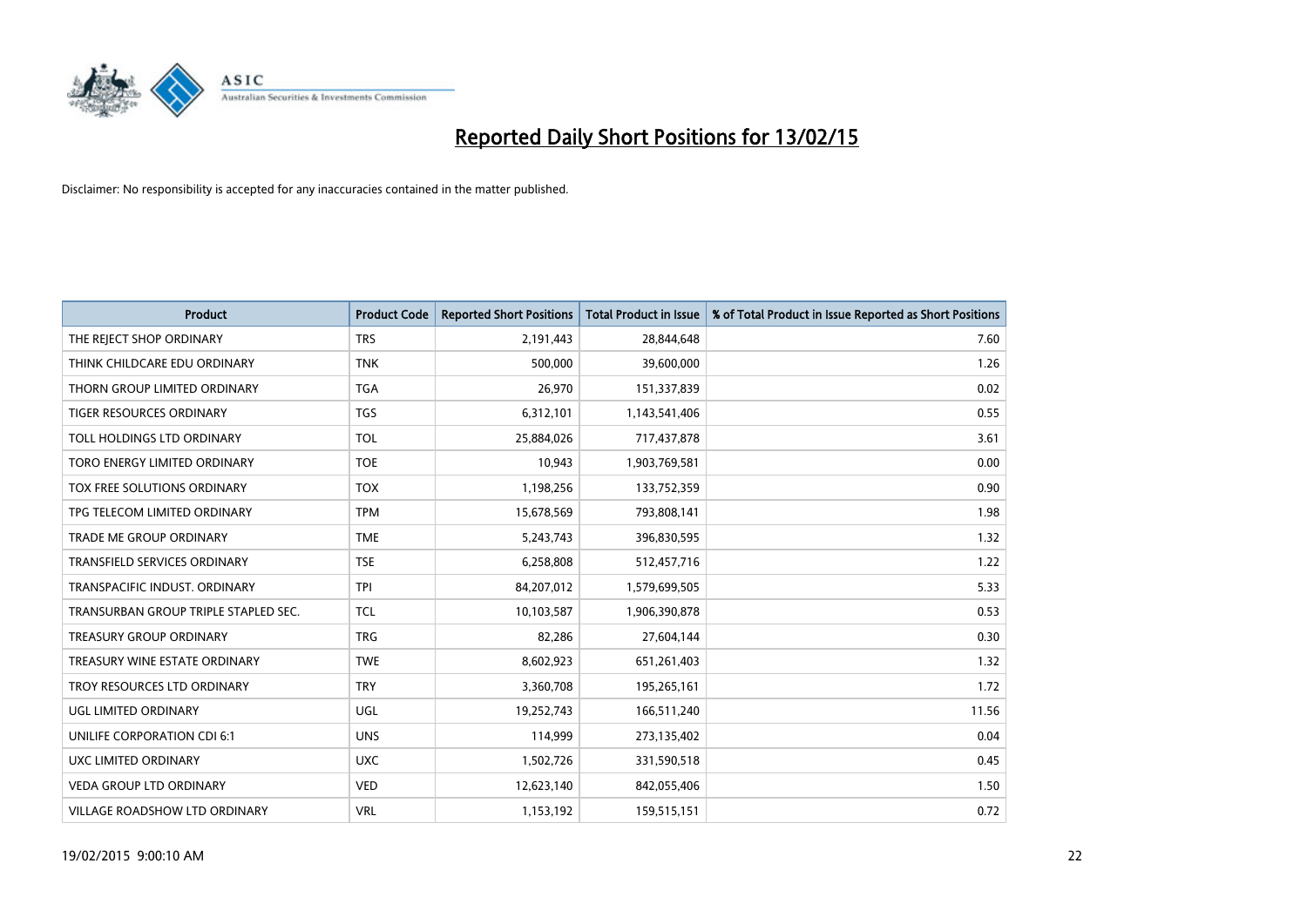

| <b>Product</b>                       | <b>Product Code</b> | <b>Reported Short Positions</b> | <b>Total Product in Issue</b> | % of Total Product in Issue Reported as Short Positions |
|--------------------------------------|---------------------|---------------------------------|-------------------------------|---------------------------------------------------------|
| <b>VIRGIN AUS HLDG LTD ORDINARY</b>  | <b>VAH</b>          | 32,741,789                      | 3,524,912,131                 | 0.93                                                    |
| <b>VIRTUS HEALTH LTD ORDINARY</b>    | <b>VRT</b>          | 5,682,787                       | 79,885,938                    | 7.11                                                    |
| <b>VISION EYE INSTITUTE ORDINARY</b> | <b>VEI</b>          | 1,586,666                       | 178,873,554                   | 0.89                                                    |
| <b>VOCATION LTD ORDINARY</b>         | <b>VET</b>          | 8,006,590                       | 230,000,000                   | 3.48                                                    |
| <b>VOCUS COMMS LTD ORDINARY</b>      | <b>VOC</b>          | 2,872,339                       | 105,385,283                   | 2.73                                                    |
| WARRNAMBOOL CHEESE ORDINARY          | <b>WCB</b>          | 19                              | 56,098,797                    | 0.00                                                    |
| <b>WATPAC LIMITED ORDINARY</b>       | <b>WTP</b>          | 61,033                          | 189,258,397                   | 0.03                                                    |
| <b>WDS LIMITED ORDINARY</b>          | <b>WDS</b>          | 138,995                         | 144,740,614                   | 0.10                                                    |
| WEBIET LIMITED ORDINARY              | <b>WEB</b>          | 1,410,600                       | 79,397,959                    | 1.78                                                    |
| <b>WESFARMERS LIMITED ORDINARY</b>   | <b>WES</b>          | 9,775,811                       | 1,123,752,517                 | 0.87                                                    |
| WESTERN AREAS LTD ORDINARY           | <b>WSA</b>          | 3,590,720                       | 232,580,131                   | 1.54                                                    |
| WESTERN DESERT RES. ORDINARY         | <b>WDR</b>          | 2,490,070                       | 620,049,919                   | 0.40                                                    |
| <b>WESTFIELD CORP STAPLED</b>        | <b>WFD</b>          | 4,383,708                       | 2,078,089,686                 | 0.21                                                    |
| WESTFIELD GROUP ORD/UNIT STAPLED SEC | <b>WDC</b>          | 1,290,023                       | 2,078,089,686                 | 0.06                                                    |
| <b>WESTPAC BANKING CORP ORDINARY</b> | <b>WBC</b>          | 34,955,675                      | 3,120,176,969                 | 1.12                                                    |
| WHITE ENERGY COMPANY ORDINARY        | <b>WEC</b>          | 5,345,123                       | 328,374,494                   | 1.63                                                    |
| WHITEHAVEN COAL ORDINARY             | <b>WHC</b>          | 78,558,526                      | 1,026,045,885                 | 7.66                                                    |
| WOODSIDE PETROLEUM ORDINARY          | <b>WPL</b>          | 1,868,784                       | 823,910,657                   | 0.23                                                    |
| WOOLWORTHS LIMITED ORDINARY          | <b>WOW</b>          | 65,292,892                      | 1,263,154,987                 | 5.17                                                    |
| WORLEYPARSONS LTD ORDINARY           | <b>WOR</b>          | 7,955,235                       | 244,387,936                   | 3.26                                                    |